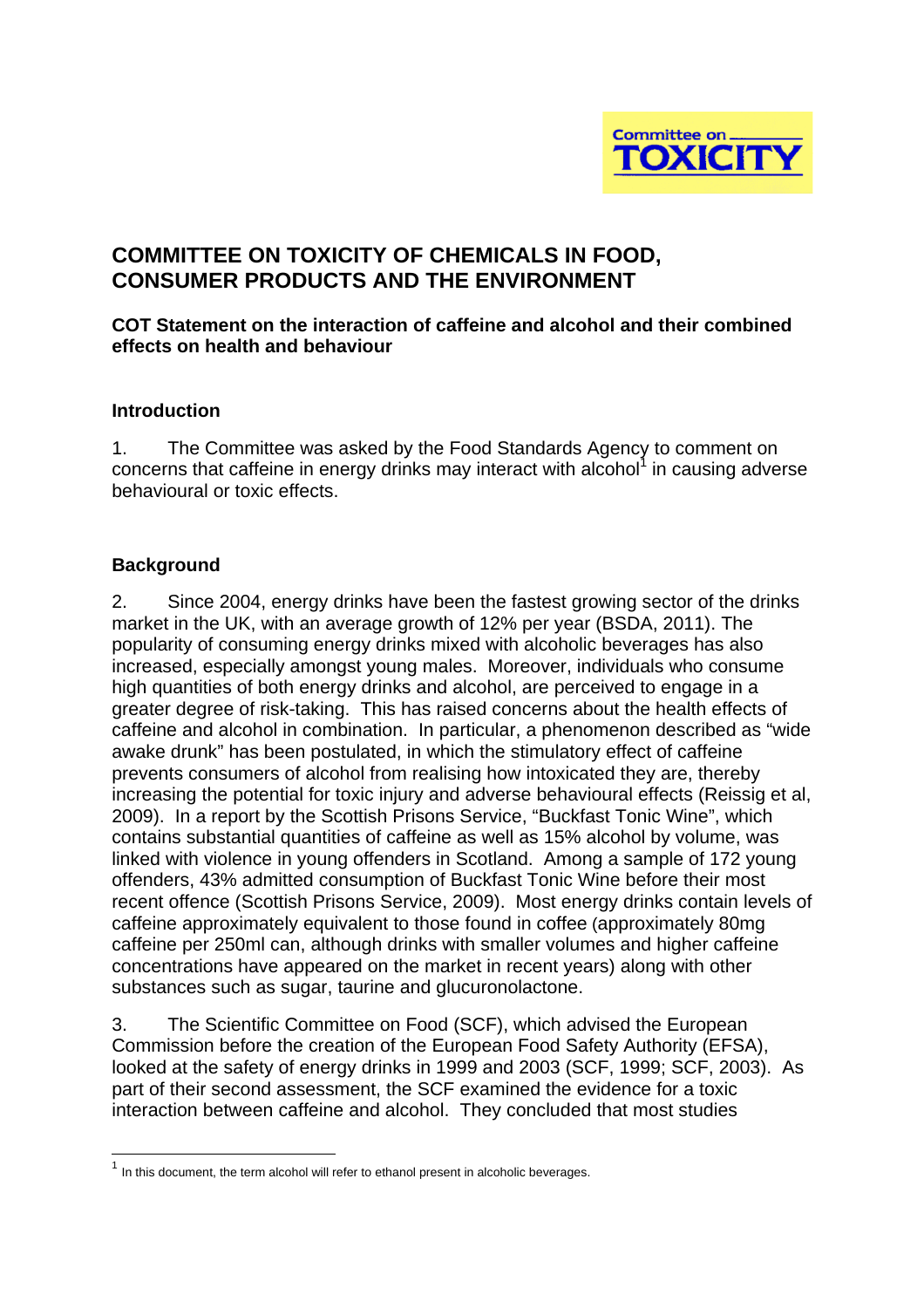suggested that caffeine would not exacerbate the adverse effects of alcohol, and that at lower blood alcohol levels, caffeine may improve performance of simpler tasks (SCF, 2003).

4. The SCF also looked at evidence for interactions between alcohol and other constituents of energy drinks such as taurine and glucuronolactone. They observed that both taurine and alcohol inhibit the release of the antidiuretic hormone vasopressin, and therefore might act in concert to increase loss of water and sodium from the body, leading to a short-term risk of dehydration. In a 13-week study in rats, taurine was shown to cause behavioural effects in all dose groups tested (300, 600 and 1000 mg/kg bw/day), including persistent increased activity, occasional chewing of limbs, and in the 1000mg/kg bw group only, a possible decrement (not statistically significant) in motor performance on a rotarod<sup>2</sup>. The lowest dose was equivalent to 6 times the mean acute intake from energy drinks (50mg/kg bw). The SCF concluded that some alcohol–taurine interactions were possible, including "behavioural interactions", but these were neither marked nor consistent in human and animal studies. The SCF was of the opinion that focused neurological studies should be carried out on taurine, and concluded that glucuronolactone would not be expected to interact with alcohol or other constituents of energy drinks.

5. The COT was asked to consider the literature published since the SCF opinion of 2003, and to advise on the potential for interactions between caffeine and alcohol.

# **Current European legislation on caffeine**

6. Under European Directive *2002/67/EC on the labelling of foodstuffs containing quinine and foodstuffs containing caffeine*, beverages containing more than 150 mg/l caffeine (other than those based on coffee or tea) must carry the statement 'High caffeine content' in the same field of vision as the name of the product, followed by a reference in brackets to the caffeine content expressed in mg per 100ml. Under the new Food Information Regulation (EU 1169/2011), which comes into effect on the 13 December 2014, beverages containing more than 150 mg/l caffeine (other than those based on coffee or tea) must carry the statement 'High caffeine content. Not recommended for children or pregnant or breast feeding women' in the same field of vision as the name of the beverage, followed by a reference in brackets to the caffeine content expressed in mg per 100ml.

# **Consumption of caffeine**

7. Caffeine (1,3,7-trimethyl xanthine) is probably the most widely used psychoactive substance worldwide (Benowitz, 1990). Its molecular structure is shown in Figure 1:

<sup>&</sup>lt;sup>2</sup> Animals are trained to stay on a rotating bar which gradually accelerates. Animals that fall off receive a footshock. The speed of the rotating bar at which the animals fall off is taken as the performance score. Rotarod trials occur before and after treatment to compare performance.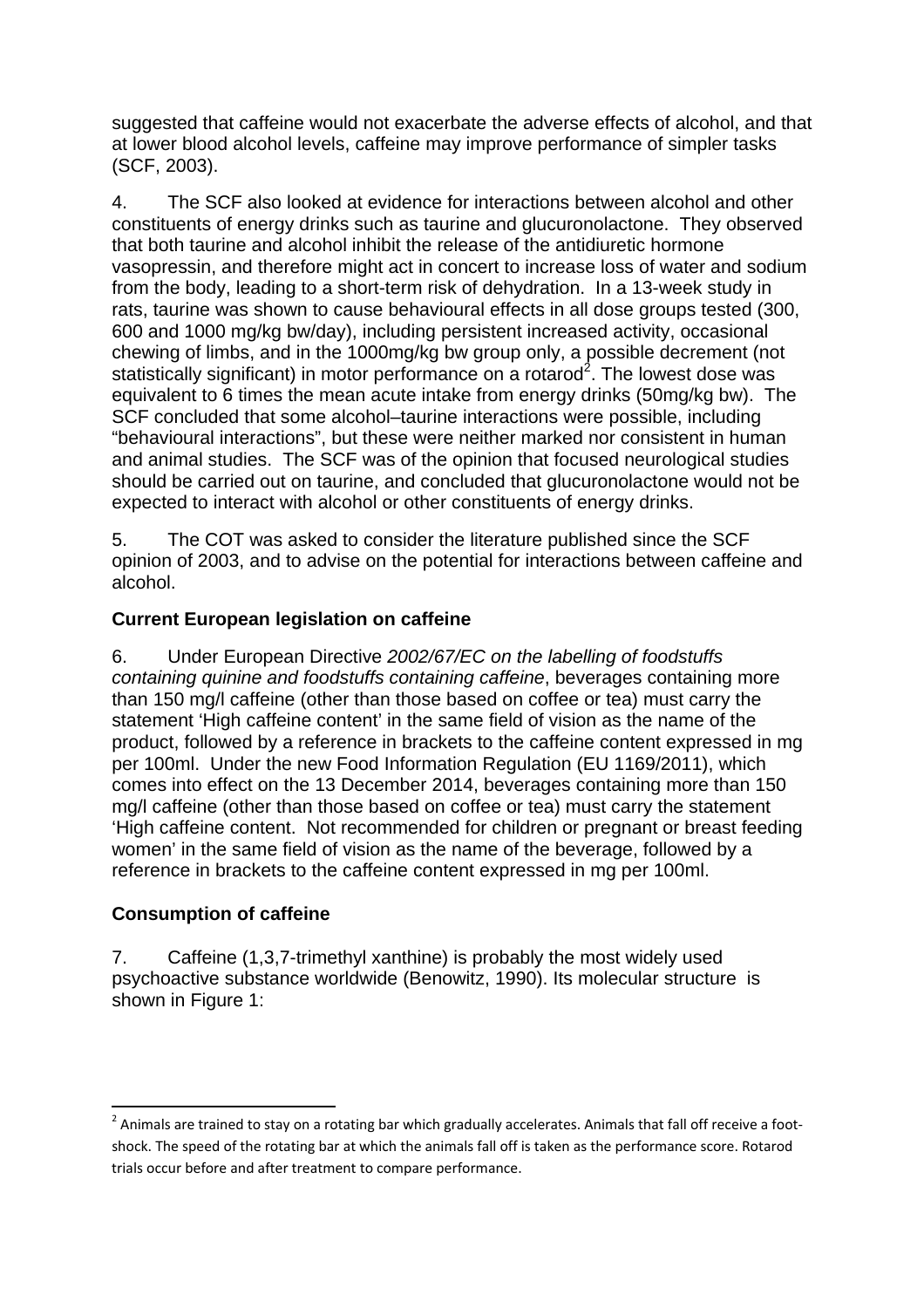

**Figure 1: Caffeine** 

8. In 2004, the Dietary Caffeine and Health Study estimated a mean caffeine intake of 241mg/day in 6,000 individuals from the Bristol area who completed a questionnaire quantifying consumption of coffee, tea, chocolate products, cola drinks and energy drinks (Heatherley et al, 2006b; Heatherley et al, 2006a). This level of intake is similar to those indicated by a UK survey of consumption of coffee, tea and colas, carried out in 1988 – 3.98 mg/kg body weight per day (i.e. 279 mg/day for a 70 kg person) for the general population and 3.43 mg/kg body weight per day (i.e. 240 mg/day for a 70 kg person) for pregnant women (Barone and Roberts, 1996). In terms of instant coffee, this would be equivalent to 2-2.5 average sized mugs (260ml), assuming an average content of 100 mg caffeine per mug. The survey did not address other sources of caffeine such as chocolate, cold and flu remedies, headache treatments and energy drinks. In a more recent study, mean caffeine intakes were found to be 238 mg/day in women before they became pregnant, and reduced to 159 mg/day during pregnancy (CARE Study Group, 2008).

9. Recently, estimates of caffeine intake in the UK were derived from the rolling National Diet and Nutrition Survey (NDNS)<sup>3</sup>. These were based on the first two years of the survey and applied to respondents who reported consuming foods containing caffeine in 4-day food diaries (in which quantities were gauged approximately and not by weighing). The intake assessment was restricted to foods within 35 NDNS food groups that potentially contained caffeine (these included coffee, tea, cocoa, energy and soft drinks and dietary supplements). The caffeine content of dietary constituents was estimated from various sources, including information received from food manufacturers and earlier MAFF surveys (MAFF, 1998). The mean (± standard deviation) total caffeine intakes of men and women aged 19-64 were estimated to be 130 (±88) and 122 (±87) mg/d respectively. The corresponding figures for older men and women in the 65+ age range were 143 (±94) and 131 (±88) mg/d. Boys and girls in the age range of 11-18 years had lower intakes (46 ( $\pm$ 43) and 44 ( $\pm$ 45) mg/d) (Fitt et al. 2012). A breakdown of caffeine intake from caffeinated beverages in all NDNS respondents who reported consumption of such products indicated that coffee contributed more caffeine (49.5

 $^3$  The NDNS provides detailed, quantitative information on food consumption, nutrient intakes, nutritional status and related characteristics. The NDNS is, in its current form, a four year rolling survey. The sample size for the survey is 500 adults and 500 children per year, covering people of all ages from 1½ years upwards living in private households. People living in institutions are not covered, and pregnant and lactating women are also excluded. The survey includes boosted samples in Scotland, Wales and Northern Ireland to enable cross-country comparisons. So far, only results from the first two years of the survey have been published (Department of Health, 2011).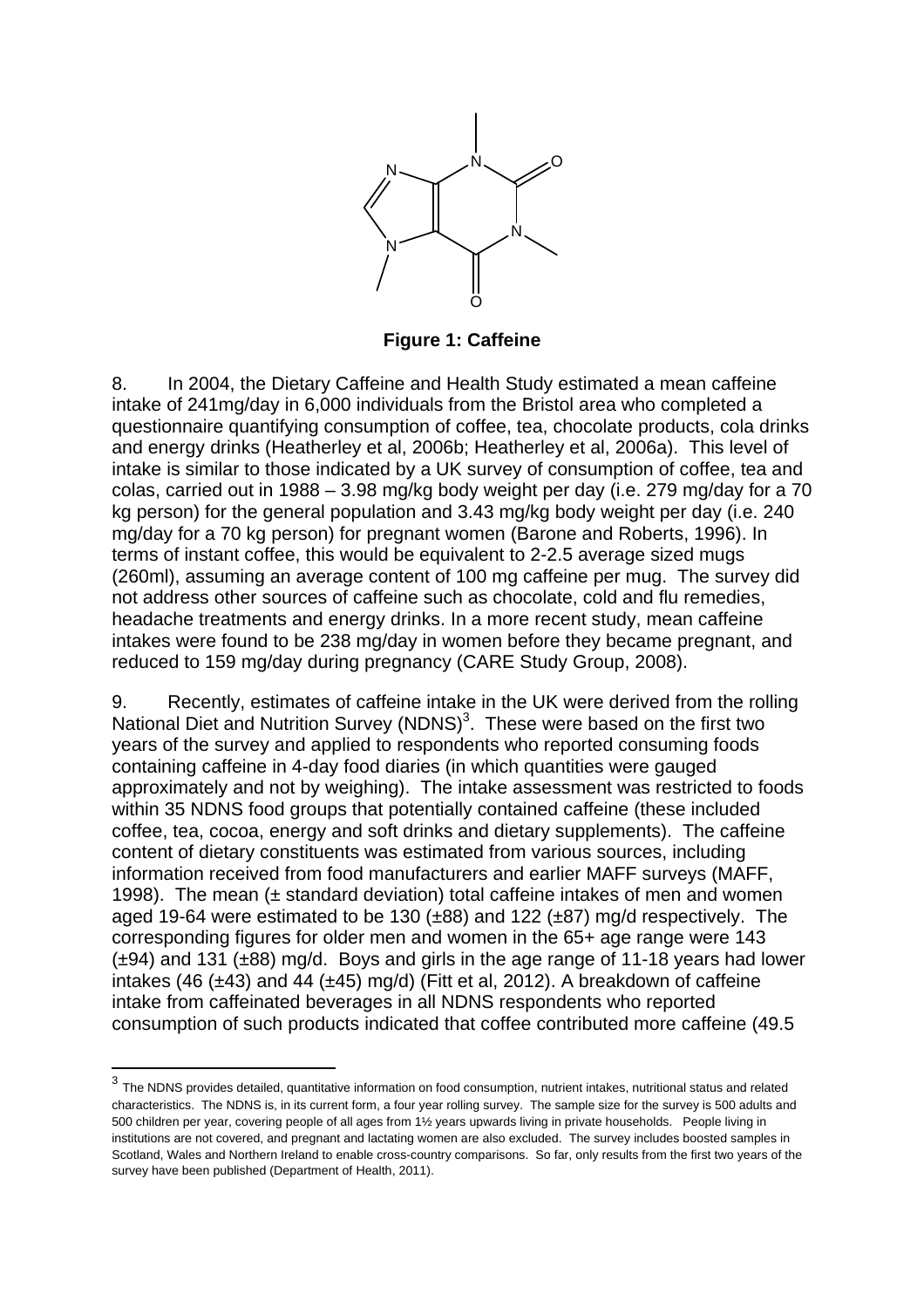$(\pm 32.3)$  mg/d) than tea (36.2  $(\pm 11.3)$  mg/d) and energy and soft drinks (34.5  $(\pm 21.4)$ mg/d). The inclusion of a larger range of products containing caffeine (e.g. chocolate products and energy drinks) in the recent analysis of NDNS data, as well as differences in the dietary assessment methods and in the assumed caffeine content of dietary constituents, may account for the differences in estimation of caffeine intake between different studies. High level intakes were not reported in these studies.

# **Biochemistry and psychopharmacology of caffeine**

10. Caffeine is completely absorbed in the small intestine and the peak blood concentration occurs around 1-2 hours after ingestion. Caffeine is distributed throughout total body water and enters the brain quickly after absorption, but rate of metabolic clearance is variable, the half-life ranging from 2.3 to 9.9 hours in adults following single doses of caffeine (Arnaud, 2011), with a mean half-life of 4.3 hrs being reported in healthy non-smoking adult males (Seng, 2009). Extensive interindividual variation occurs in caffeine metabolism due to factors such as alcohol and smoking habits, pregnancy, genetic polymorphisms and level of caffeine consumption. At low doses (<5mg/kg bw or 3-4 cups of coffee), pharmacokinetics can be represented accurately using a one-compartment model with first order absorption (Csajka et al, 2005). Metabolism of caffeine proceeds through three main pathways illustrated in Figure 2 (percentages refer to the mean proportion of caffeine converted to each metabolite). Some of the metabolites of caffeine themselves have pharmacological activity (Casarett et al, 1996).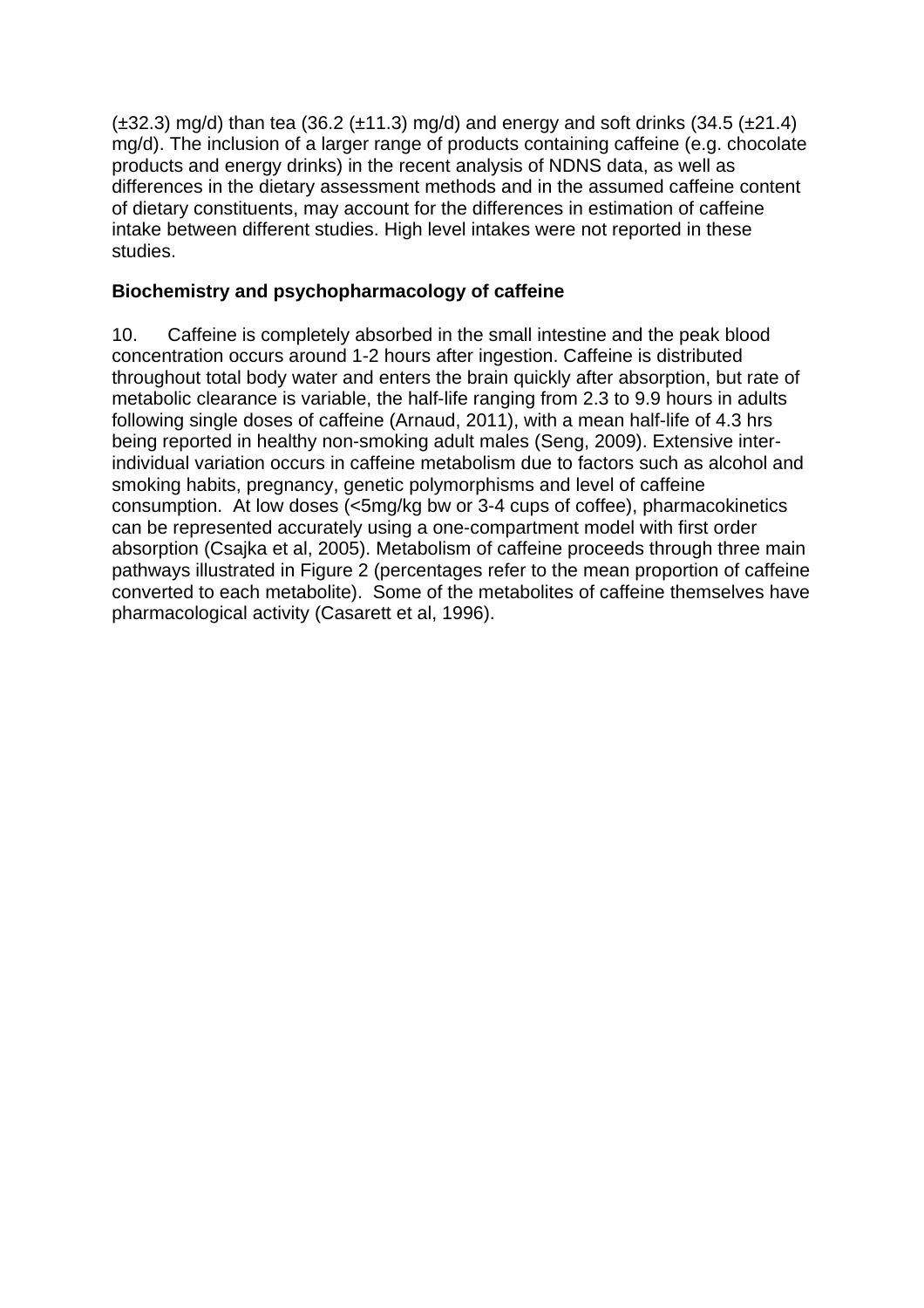

**Figure 2: Metabolism of caffeine** 

11. Caffeine's primary biologically relevant mechanism of action is as a nonspecific adenosine antagonist. Adenosine receptors are found throughout the body, and adenosine acts presynaptically to inhibit neuronal release of several neural transmitters, reduces spontaneous firing of neurons, produces sedation and has anticonvulsant activity (Benowitz, 1990). The pharmacologically active dose of caffeine can vary considerably between individuals as tolerance is rapidly developed to its effects. However, levels of 2-3 mg/kg bw have been shown to stimulate central nervous system activity in humans (FDA, 1978).

12. Adenosine is involved in a number of fundamental processes such as ATPrelated energy production and RNA synthesis, but it is also released in response to metabolic stress and acts to protect the brain by suppressing neural activity (Latini and Pedata, 2001). Adenosine  $A_{2A}$  receptors are largely concentrated in the basal ganglia region and may be involved in the dopamine system (which is involved in reward and arousal). Adenosine may also be involved in the sleep-wake cycle (Basheer et al, 2004; Latini and Pedata, 2001).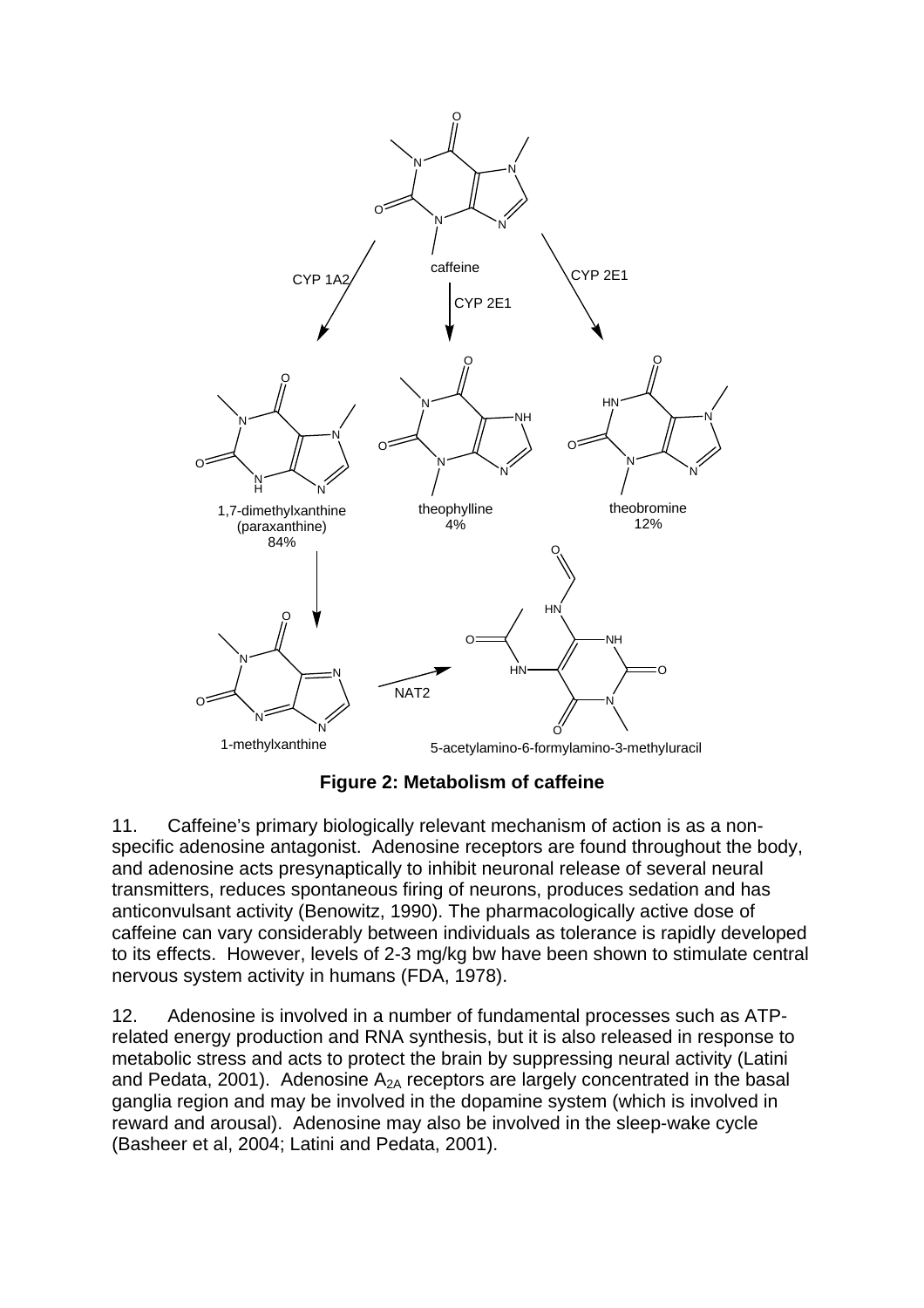13. Caffeine may also have secondary effects that are not related to adenosine, since it acts also as a competitive non-selective phosphodiesterase inhibitor, allowing the build up of cyclic AMP in cells and therefore modulation of many biological processes (Essayan, 2001).

14. In the central nervous system, caffeine acts primarily as a stimulant, increasing arousal and vigilance, reducing fatigue and decreasing motor reaction times in some tasks. At higher doses, caffeine can induce insomnia, anxiety, tremors, and seizures (Benowitz, 1990). The ADORAA2A 1083TT genotype of the adenosine  $A_{2A}$  receptor has been associated with lower caffeine intakes, suggesting a genetic link to the degree of caffeine consumption (Cornelis et al, 2007).

15. Studies carried out in adults showed improvements in aerobic endurance, anaerobic performance, choice reaction time, concentration and immediate-recall memory following consumption of an energy drink (80 mg caffeine, equivalent to 1.1 mg/kg bw for a 70 kg adult; (Alford et al, 2001), and 0.58, 1.70 or 1.75mg/kg bw (Howard and Marczinski, 2010)) in comparison with controls consuming a dummy energy drink or water. Following a mental depletion task (designed to require significant concentration on a number of tasks at one time), caffeine was found to increase aggression compared to placebo, but no effects were observed in groups which did not undertake the mental depletion task. In contrast, during a second experiment when a no pill control group was included along with the caffeine and placebo groups, no difference was observed in aggression between the caffeine and no-pill control groups, following the mental depletion task (Denson et al, 2011).

# **Consumption of alcohol**

16. Alcohol is widely consumed in the UK with at least one alcoholic drink being reported as consumed in the week before interview by 68% of men and 54% of women in the 2009 General Lifestyle Survey carried out by the Office for National Statistics. In the same report, mean weekly consumption of alcohol in the 12 months before interview was 16.3 units for men and 8.0 units for women, equivalent to 2.33 g/kg bw for a 70kg man and 1.33 g/kg bw for a 60kg woman (Office of National Statistics, 2009). However, these data were for the total population, including those who did not drink alcoholic beverages, and the mean consumption of those who did drink alcohol would have been higher. During the week before interview, 37% of male participants exceeded the recommended limit for men of 4 units (32 g alcohol<sup>4</sup>) in a single day, and 29% of female participants exceeded the corresponding limit for women of 3 units (24 g alcohol).

# **Biochemistry and psychopharmacology of alcohol**

17. Alcohol is rapidly absorbed from the stomach and intestine, and distributed widely through simple diffusion from blood into tissues. It is metabolised to acetaldehyde, primarily through the action of alcohol dehydrogenase (ADH) using the co-enzyme nicotinamide adenine dinucleotide (NAD), but also by CYP 2E1. Acetaldehyde is converted to acetic acid, through the action of the NAD-dependent enzyme acetaldehyde dehydrogenase (AcDH) (Casarett et al, 1996) (see Figure 3).

<u> 1989 - Andrea Brand, Amerikaansk politiker (</u>

 $4 \overline{\text{www.drinkaware.co.uk}}$ . One unit of alcohol equals 8g pure alcohol.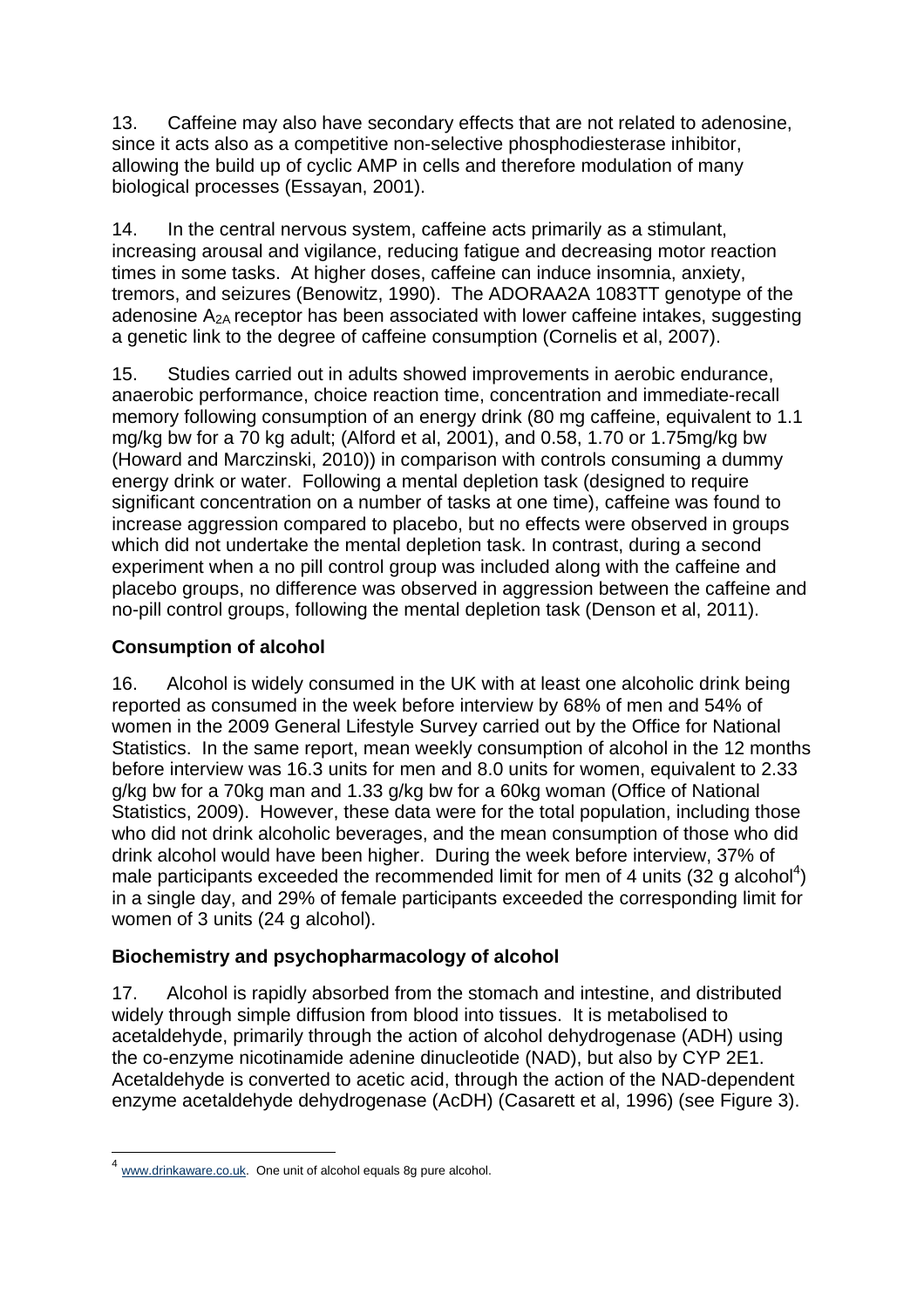

**Figure 3: Metabolism of ethanol**

18. Alcohol is a central nervous system depressant, but its mode of action has not been fully elucidated. It is thought to act in the central nervous system (CNS) by binding to the GABA-A receptor, which mediates rapid inhibitory neurotransmission throughout the CNS. The outward signs of alcohol intoxication, such as impaired sensory and motor function, slowed cognition and stupefaction, are a result of this receptor-binding activity (Kumar et al, 2009).

19. A major effect of alcohol is to impair inhibitory responses. It is thought that behaviour is governed by two distinct systems: one that activates a response and one that inhibits a response. As an example, in tests for behavioural inhibition, participants are required to respond appropriately to "go" signals on a computer, but when a "stop" signal is observed then they should inhibit their response. The impaired ability to inhibit responses when under the influence of alcohol has received much attention because of the social implications of excessive consumption (Marczinski and Fillmore, 2003). Doses of 0.62 g/kg bw absolute alcohol (43.4 g for a 70 kg adult) have been shown to reduce response inhibition using "stop/go" software as described above under laboratory conditions (Fillmore and Vogel-Sprott, 1999). The neuronal pathways directly responsible for the effects on responseinhibition are not clear.

20. Studies looking at the effects of lower doses of alcohol on attention tasks indicate that attention concentrated on a single source of information is not impaired by alcohol, but in divided attention tasks, especially those where two tasks follow each other closely, reaction time is increased (Moskowitz and Burns, 1971).

# **Co-consumption of alcohol, caffeine and other psychoactive substances**

21. Accurate estimates of the extent to which alcohol and caffeine are consumed together are not available. One of the reasons for this is that drinks containing alcohol and caffeine are often sold separately and mixed by the consumer rather than being formulated in a single product – for example rum with cola or energy drinks with vodka.

22. Four studies looking at the energy drink and alcohol consumption of university students in the US and Canada showed an association between consumption of energy drinks and alcohol. Some of these studies investigated alcohol-related adverse incidents, and showed that high consumers of both energy drinks and alcohol were at greater risk of such incidents than consumers of alcohol alone (Arria et al, 2011; O'Brien et al, 2008; Price et al, 2010; Velazquez et al, 2011). One Canadian study found a significant association of combined energy drink and alcohol consumption with risk-taking behaviours, including consumption of illicit drugs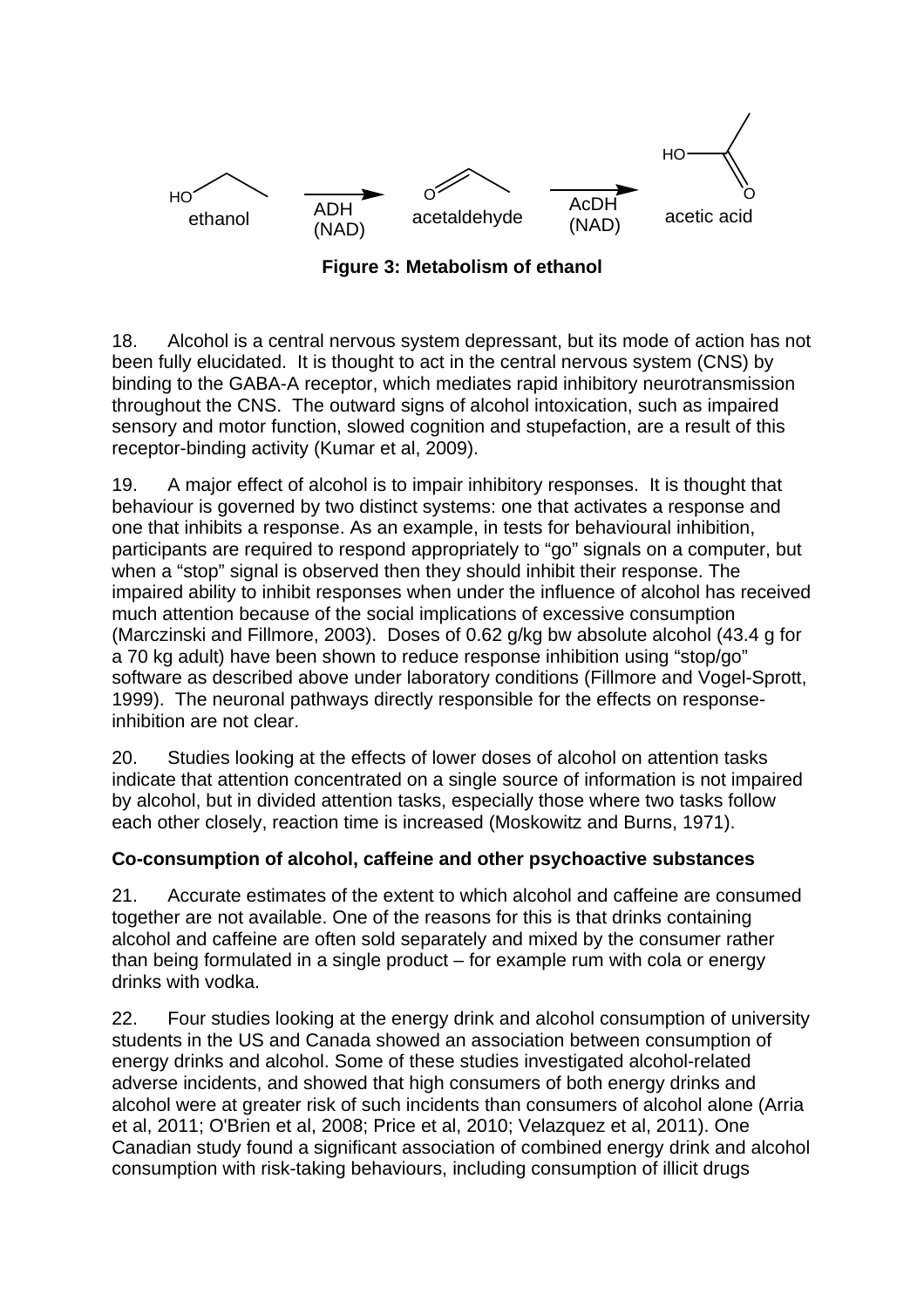(Brache and Stockwell, 2011). In another study, general caffeine consumption in 12- 13 year olds in high school was significantly associated with the use a year later, not only of caffeine, but also of nicotine and alcohol (Collins et al, 2011).

23. In a field study of 1255 bar patrons, individuals who consumed alcohol mixed with energy drinks were at three-fold increased risk of leaving a bar highly intoxicated and four-fold increased risk of intending to drive, when compared to other patrons who consumed alcohol but not mixed with energy drinks. The mean quantity of alcohol consumed by individuals who drank only alcohol was 95.3g, as compared with 108.3g for those who also consumed energy drinks but not mixed with the alcohol, and 152.2g for those who consumed alcohol mixed with energy drinks. Group sizes for those consuming energy drinks and alcohol were small (46 consumed both but not mixed and 45 consumed both mixed) (Thombs et al, 2010).

24. In contrast, in a survey of 1503 Dutch students, those who consumed alcohol with an energy drink consumed less alcohol than those who drank alcohol alone, although the difference did not reach statistical significance (p=0.056). Those who consumed alcohol with a cola beverage consumed significantly more alcohol than those who consumed alcohol alone (p=0.001) or those who combined energy drinks with alcohol (p=0.001). The group sizes for those consuming cola and energy drinks with alcohol were small; 45 and 24 respectively (Penning et al, 2011).

25. There has been some suggestion that high intake of caffeine might be a marker for the use of other drugs, both legal and illegal, and also for other addictive behaviours such as excessive gambling and excessive use of the internet (Arria et al, 2010; Istvan and Matarazzo, 1984; Kaminer, 2010; Pallanti et al, 2006).

26. Studies based on a cohort of male and female mono- and dizygotic twin pairs, looked at caffeine, smoking, alcohol and drug consumption habits. These investigations suggested that the association between high consumption of caffeine and alcohol depended on familial factors, which were primarily genetic. Modelling indicated two genetic factors – one linked to illicit drug use and the other to use of legal drugs including caffeine and alcohol (Hettema et al, 1999; Kendler et al, 2006; Kendler et al, 2007; Kendler et al, 2008). However, this finding has yet to be independently confirmed.

27. In a cohort of male di- (n=183) and monozygotic (n=173) twins, heavy consumption of alcohol and heavy smoking were significantly associated [phenotypic Pearson correlation r=0.22 (p<0.001)], as were heavy smoking and heavy coffee consumption [phenotypic Pearson correlation r=0.28 (p<0.001)]. In contrast, heavy consumption of coffee and alcohol were more weakly related [phenotypic Pearson correlation r=0.14 (p<0.001)] (Swan et al, 1997). Further comparisons between diand monozygotic twins suggested that co-consumption of coffee and alcohol had a genetic basis, and co-consumption of alcohol, coffee and nicotine is determined in part by genetic predisposition (Swan et al, 1996).

28. In a population of 1925 patients who had voluntarily sought treatment for substance abuse disorders, a statistically significant relationship was found between the frequencies of using caffeine, nicotine and alcohol, but there was no significant association of exposure to caffeine and nicotine with exposure to other substances of abuse such as heroin, cannabis and glue (Kozlowski et al, 1993).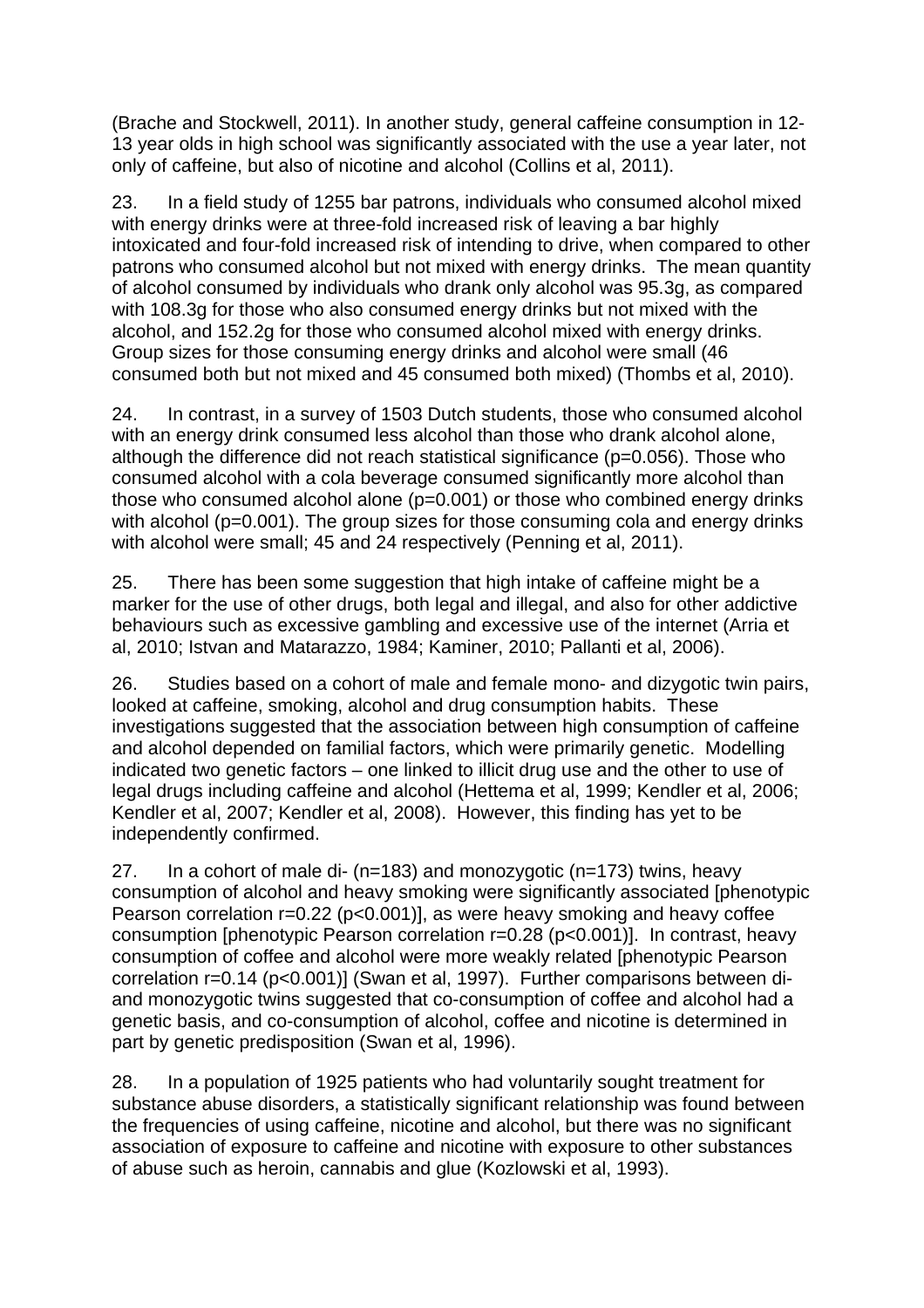29. In a sample of 105 Israeli alcoholics undergoing treatment, caffeine and alcohol consumption were significantly correlated (p<0.05). When the sample was subdivided into those with (n=62) and those without (n=43) a family history of alcoholism (defined as at least one primary family member meeting the DSM-IV criteria for alcohol dependence) no differences were observed between the two groups in alcohol or caffeine consumption (Amit et al, 2004)

30. The balance of evidence suggests that higher intake of caffeine is associated not only with higher alcohol intakes but also with use of other psychoactive substances. There is limited evidence that the relationship may be determined, at least in part, by genetic predisposition. It appears that, at least in some population groups, there is a correlation between high consumption of alcohol and of energy drinks specifically. However, it is unclear whether this is because consumption of energy drinks causes people to drink more alcohol, or because people who are inclined to more risky behaviour tend generally to consume larger quantities of psychoactive substances, including caffeine and alcohol.

# **Health effects of co-consumption of alcohol and caffeine**

31. It has been suggested that when consumed together, energy drinks and alcohol might interact in several ways (Weldy, 2010):

- Carbonation tends to increase the absorption of alcohol (although some noncarbonated energy drinks are available, the majority of sales are of carbonated products)
- Diluted alcohol is emptied from the stomach into the faster absorbing small intestine more quickly than alcohol at higher concentrations.
- Caffeine blunts the sedative effects of alcohol
- Caffeine prevents sleep, allowing greater opportunity for consumption of alcohol before loss of consciousness
- At low blood alcohol levels, caffeine appears to decrease some of the physical and mental impairment resulting from alcohol, although at higher blood alcohol levels no such effects are observed.
- Energy drink ingredients give the consumer a false sense of physical and mental competence and decrease their awareness of impairment by alcohol.

# *Does caffeine counteract the neuro-cognitive effects of alcohol consumption?*

32. There is some evidence that caffeine can ameliorate some of the neurocognitive effects of alcohol, but the findings have not been consistent in all studies, and the underlying mechanisms are unclear. In a review of the data published up to 1988, the authors concluded that because of variation in the doses of caffeine and alcohol administered, the behavioural effects assessed, and other aspects of study design, it was not possible to determine whether there was a counteracting effect of caffeine (Fudin and Nicastro, 1988).

33. A number of studies published since the SCF opinion of 2003 have investigated the effects of combined alcohol and caffeine consumption on various aspects of neurological function. Doses ranged from 1.1 to 5.6 mg/kg bw for caffeine and 0.18 to 1.07 g/kg bw for alcohol. Many of these studies used driving simulators and doses of approximately 2-3 cups of coffee or 1-2 cans of energy drink with 1-2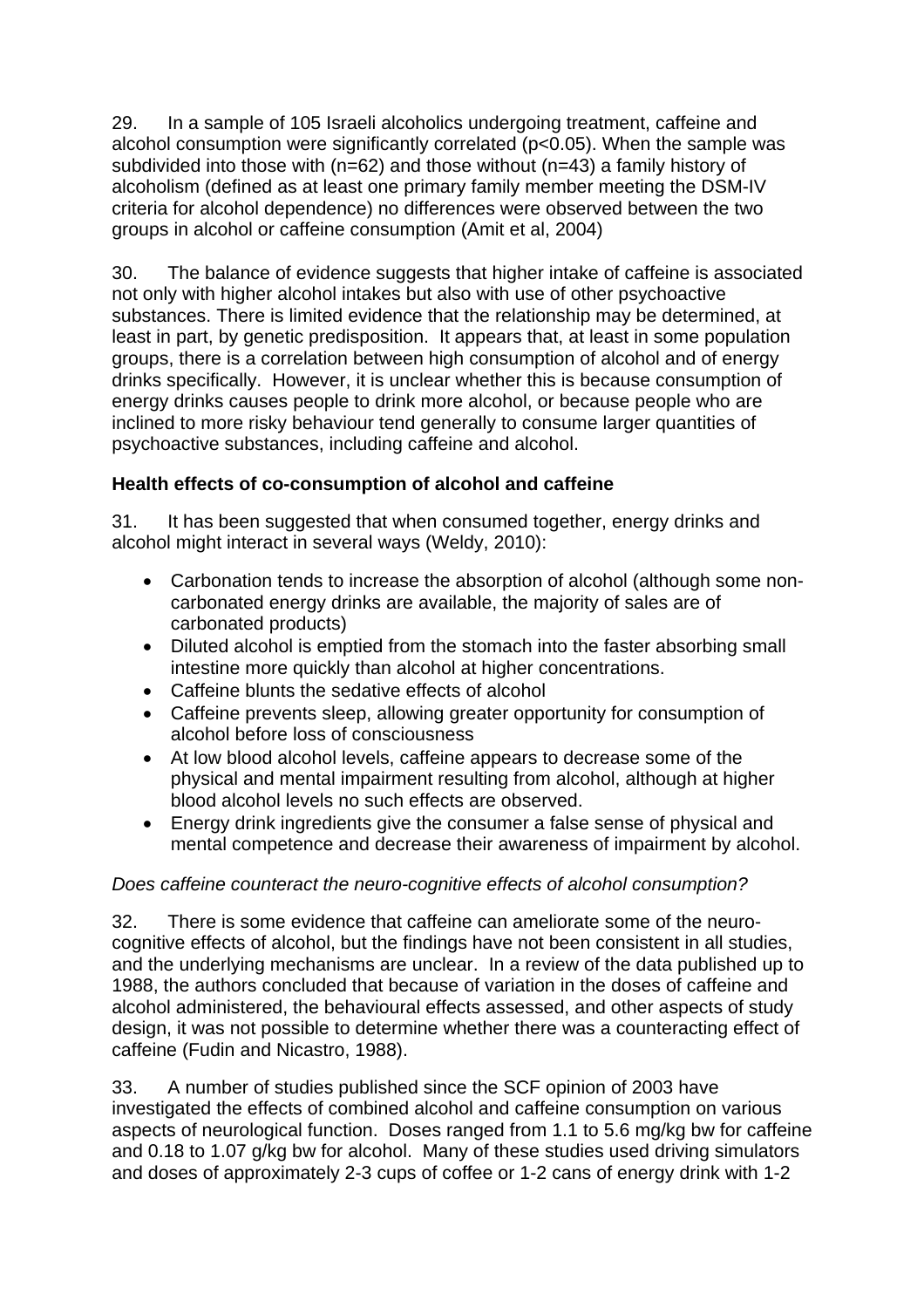standard measures of vodka. Results have been inconsistent, with some studies finding that caffeine did not antagonise the physiological effects of alcohol and others suggesting that some important aspects of alcohol intoxication were ameliorated, especially effects on motor reaction time, mean tracking performance and memory reaction time (Alford et al, 2012; Attwood et al, 2011; Azcona et al, 1995; Burns and Moskowitz, 1990; Ferreira et al, 2004; Ferreira et al, 2006; Fillmore et al, 2002; Fillmore and Vogel-Sprott, 1999; Hasenfratz et al, 1993; Howland et al, 2011; Kerr et al, 1991; Marczinski et al, 2011; Marczinski et al, 2012a; Marczinski et al, 2012b; Marczinski and Fillmore, 2003; Marczinski and Fillmore, 2006). Conflicting results have also been obtained in studies designed to test perceived degree of alcohol intoxication with and without caffeine. The most direct subjective ratings of intoxication<sup>5</sup> were no different when alcohol was consumed with and without caffeine. Where conflicts have been found, these were in less direct subjective<sup>6</sup> measures (Alford et al, 2012; Ferreira et al, 2006; Marczinski and Fillmore, 2006). A recent review concluded that the available literature did not support the argument that energy drinks mask the effects of alcohol intoxication and increase alcohol consumption (Verster et al, 2012). A more detailed description of the primary studies can be found in Annex 1.

34. In conclusion, the heterogeneity of methods and neurological end-points in reported studies prevents firm conclusions on whether caffeine counteracts the acute neuro-cognitive effects of alcohol. It should be noted that because of ethical constraints, the levels of alcohol consumed in these studies were relatively low.

#### *Case reports of deaths and acute illness following consumption of caffeine alone or in combination with alcohol*

35. Through a literature search, the National Programme on Substance Abuse Deaths has identified seven cases from the UK in which a coroner named caffeine alone (five cases) or in combination with alcohol (two cases) as a factor contributing to death. In another case report, the parents had linked the death of their son to caffeine consumption (Corkery, 2012). One study in the peer-reviewed literature describes acute renal failure following consumption of three litres of energy drink mixed with one litre of vodka (Schoffl et al, 2011).

36. Analysis of phone calls to the New South Wales Poisons Information Service over a seven year period revealed that of 297 calls concerning caffeinated energy drinks, 73% related to recreational exposures (others concerned accidental consumption by children or deliberate self-poisoning). The median age of the cases was 17 years. Co-ingestion of other substances was reported in 46% of calls relating to recreational exposure, most frequently alcohol (23% of recreational users) and other caffeine-containing products such as cola and caffeine tablets (20%). Features of serious toxicity such as hallucinations, seizures and cardiac ischaemia were described in 21 calls. Among the callers, 128 people sought or were advised to

 $<sup>5</sup>$  Examples of direct subjective measures on intoxication include participants being asked how many drinks</sup> they had consumed, for an estimate of blood alcohol or being asked to rate their level of intoxication on a scale ranging from least ever to most ever.

<sup>&</sup>lt;sup>6</sup> Examples of less direct subjective measures of intoxication include participants being asked how competent they felt to drive a car or how fatigued they felt.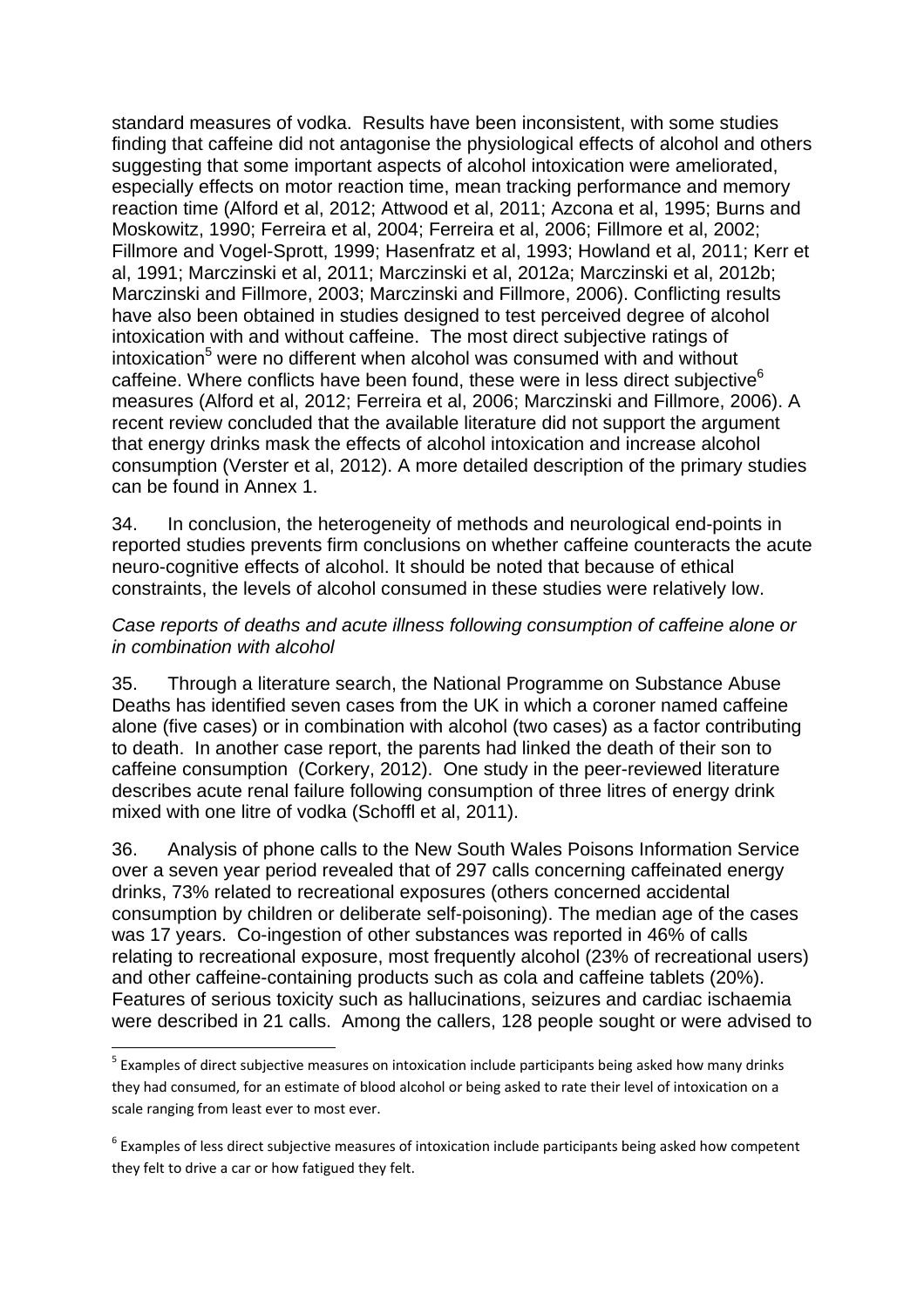seek, urgent medical attention, of whom 70 had co-consumed other substances (Gunja and Brown, 2012).

37. Although some of the cases described in this section suggest acute toxic effects of caffeine and/or alcohol, they do not allow firm conclusions about the contribution of either substance or of whether caffeine increases the acute toxicity of alcohol.

#### *Serious cardiac outcomes*

38. In its opinions of 1999 and 2003, the SCF noted anecdotal reports of serious cardiac outcomes in young people following consumption of energy drinks with alcohol, but observed that the reports were incomplete and that consumption of energy drinks and alcohol often occurred in combination with other drugs, thus limiting the conclusions that could be drawn. The Committee identified one paper on cardiac effects of co-consumption of alcohol and caffeine that had been published since the SCF opinion (Wiklund et al, 2009). However, because of the small size of the study that it described, it did not allow useful conclusions.

#### *The role of expectations*

39. The Committee noted evidence that individuals' expectations of behavioural effects following consumption of alcohol and/or caffeine may lead them to behave differently when exposed (Fillmore et al, 2002; Fillmore and Vogel-Sprott, 1995; Harrell and Juliano, 2009). However, it was not clear how far psychological mechanisms of this sort contributed to behavioural outcomes following consumption of caffeine and alcohol in combination.

# **Conclusions**

40. The increasing consumption of drinks containing caffeine mixed with alcohol has raised concerns about the physical and mental health effects of these psychoactive substances in combination. A phenomenon known as "wide awake drunk" has been suggested, in which the stimulatory effects of caffeine may prevent consumers of alcohol from realising how intoxicated they are, leading to increased risk of toxic injury and adverse behavioural effects such as increased risk-taking, violence and criminal activity.

41. The balance of evidence suggests that higher intake of caffeine is associated not only with higher alcohol intakes, but also with use of other psychoactive substances. There is limited evidence that the relationship may be determined at least in part, by genetic predisposition. It appears that, at least in some population groups, there is a correlation between high consumption of alcohol and of energy drinks specifically. However, it is unclear whether this is because consumption of energy drinks causes people to drink more alcohol, or because people who are inclined to more risky behaviour tend generally to consume larger quantities of psychoactive substances, including caffeine and alcohol.

42. A number of studies have suggested that caffeine can ameliorate some effects of alcohol, especially on motor reaction time, mean tracking performance and memory reaction time, but other investigations have failed to support this. The evidence that perceptions of alcohol intoxication are modified by caffeine is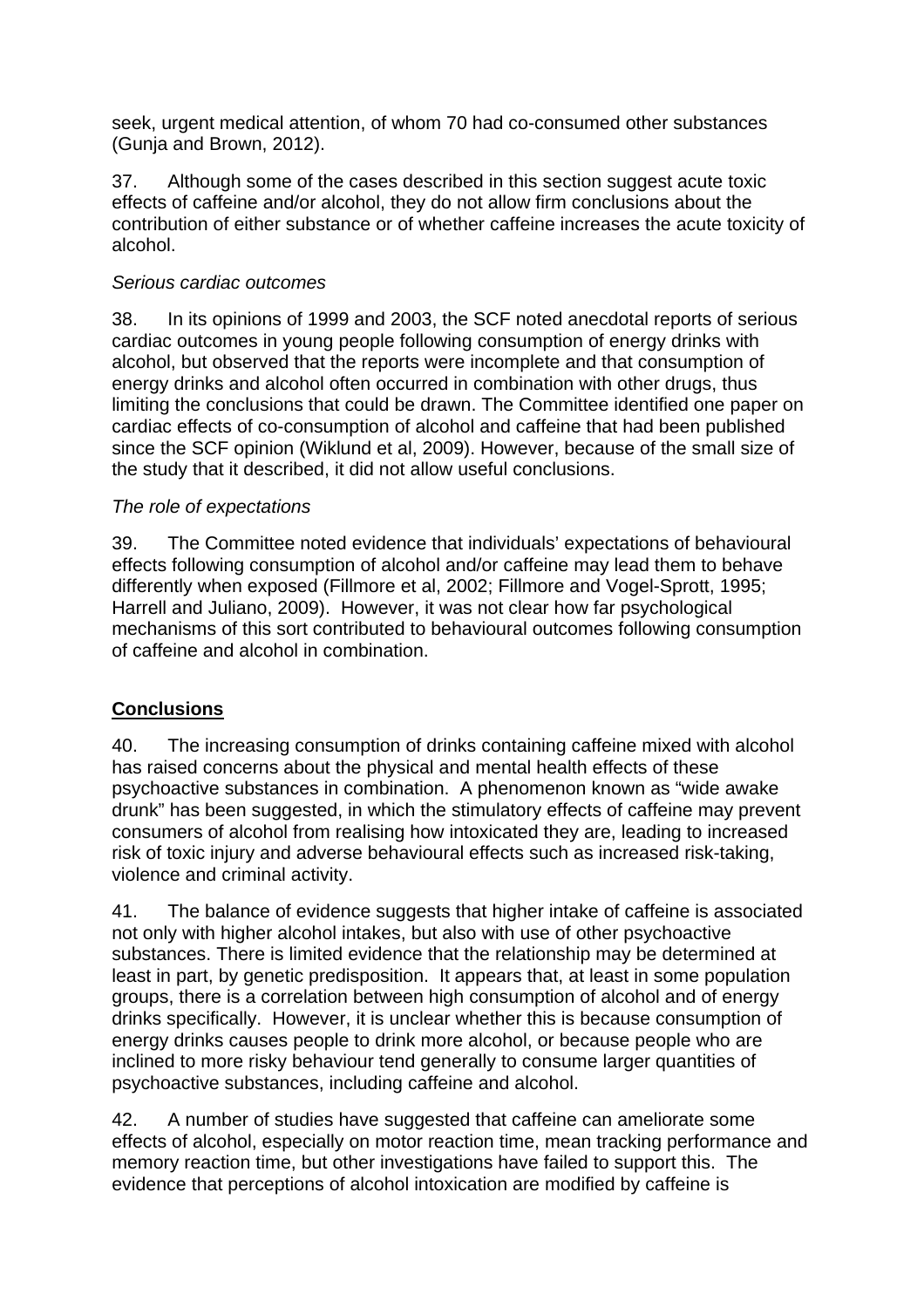conflicting. Overall, the heterogeneity of methods and neurological end-points in reported studies prevents firm conclusions on whether caffeine counteracts the acute neuro-cognitive effects of alcohol

43. Published case reports of deaths and acute illness following consumption of caffeine and alcohol in combination do not allow conclusions as to whether caffeine increases the acute toxicity of alcohol.

44. Individuals' expectations of behavioural effects following consumption of alcohol and/or caffeine may lead them to behave differently when exposed. However, it is unclear how far psychological mechanisms of this sort contribute to behavioural outcomes following consumption of caffeine and alcohol in combination.

45. Overall, the Committee concludes that the current balance of evidence does not support a harmful toxicological or behavioural interaction between caffeine and alcohol. However, because of limitations in the available data, there is substantial uncertainty, and if important new evidence emerges in the future, then this conclusion should be reviewed.

**COT statement 2012/04 December 2012**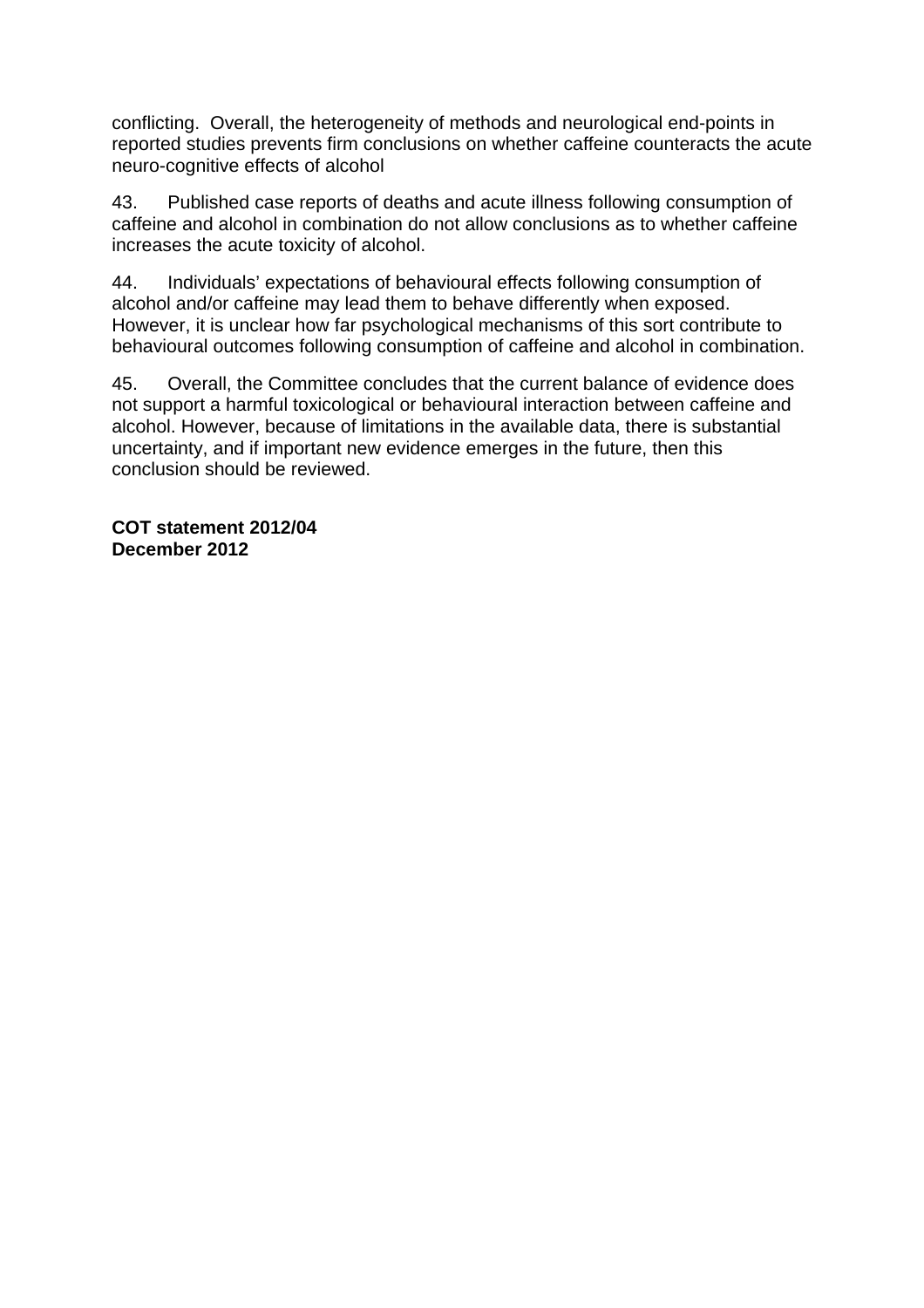References

Alford, C, Cox, H, and Wescott, R (2001) The effects of red bull energy drink on human performance and mood. Amino Acids **21** (2) 139-150

Alford, C, Hamilton-Morris, J, and Verster, J C (2012) The effects of energy drink in combination with alcohol on performance and subjective awareness. Psychopharmacology (Berl) **222** (3) 519-532

Amit, Z, Weiss, S, Smith, B R, and Markevitch, S (2004) Use of caffeine-based products and tobacco in relation to the consumption of alcohol. An examination of putative relationships in a group of alcoholics in Israel. Eur.Addict.Res **10** (1) 22-28

Arnaud, M J (2001) Pharmacokinetics and Metabolism of Natural Methylxanthines in Animal and Man In: Handbook of Experimental Pharmacology (Fredholm, B) Springer-Verlag Berlin **Heidelberg** 

Arria, A M, Caldeira, K M, Kasperski, S J, O'Grady, K E, Vincent, K B, Griffiths, R R, and Wish, E D (2010) Increased alcohol consumption, nonmedical prescription drug use, and illicit drug use are associated with energy drink consumption among college students. J Addict.Med **4** (2) 74-80

Arria, A M, Caldeira, K M, Kasperski, S J, Vincent, K B, Griffiths, R R, and O'Grady, K E (2011) Energy drink consumption and increased risk for alcohol dependence. Alcohol Clin Exp.Res **35** (2) 365-375

Attwood, A S, Rogers, P J, Ataya, A F, Adams, S, and Munafo, M R (2011) Effects of caffeine on alcohol-related changes in behavioural control and perceived intoxication in light caffeine consumers. Psychopharmacology (Berl) (Online only)

Azcona, O, Barbanoj, M J, Torrent, J, and Jane, F (1995) Evaluation of the central effects of alcohol and caffeine interaction. Br.J Clin Pharmacol. **40** (4) 393-400

Barone, J J and Roberts, H R (1996) Caffeine consumption. Food Chem.Toxicol. **34** (1) 119- 129

Basheer, R, Strecker, R E, Thakkar, M M, and McCarley, R W (2004) Adenosine and sleepwake regulation. Prog.Neurobiol. **73** (6) 379-396

Benowitz, N L (1990) Clinical pharmacology of caffeine. Annu.Rev.Med **41** 277-288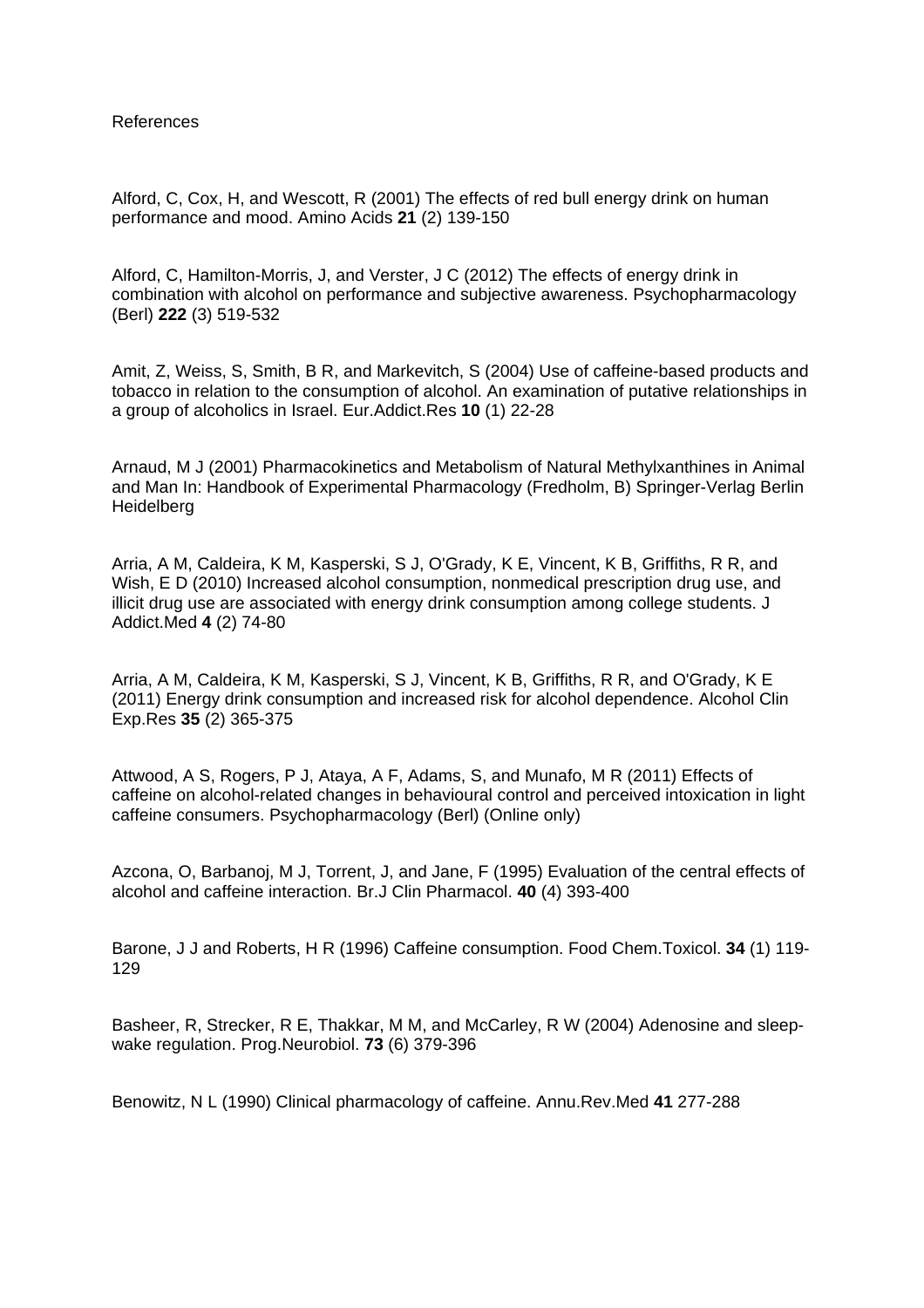Brache, K and Stockwell, T (2011) Drinking patterns and risk behaviors associated with combined alcohol and energy drink consumption in college drinkers. Addictive Behaviors **36** (12) 1133-1140

Burns, M and Moskowitz, H (1990) Two experiments on alcohol-caffeine interaction. Alcohol Drugs and Driving **5** 303-315

CARE Study Group (2008) Maternal caffeine intake during pregnancy and risk of fetal growth restriction: a large prospective observational study. British Medical Journal, Nov 3;337:a2332 http://www.ncbi.nlm.nih.gov/pmc/articles/PMC2577203/pdf/bmj.a2332.pdf

Casarett, L J, Klaassen, C D, Amdur, M O, and Doull, J (1996) Casarett and Doull's Toxicology.

Collins, L M, Graham, J W, Rousculp, S S, and Hansen, W B (2011) Heavy caffeine use and the beginning of the substance use onset process: An illustration of latent transition analysis. (3) 70-99

Corkery, J (2012) Correspondence to the Food Standards Agency.

Cornelis, M C, El-Sohemy, A, and Campos, H (2007) Genetic polymorphism of the adenosine A2A receptor is associated with habitual caffeine consumption. Am J Clin Nutr **86** (1) 240-244

Csajka, C, Haller, C A, Benowitz, N L, and Verotta, D (2005) Mechanistic pharmacokinetic modelling of ephedrine, norephedrine and caffeine in healthy subjects. Br.J Clin Pharmacol. **59** (3) 335-345

Denson, T F, Jacobson, M, von, H W, Kemp, R I, and Mak, T (2011) Caffeine expectancies but not caffeine reduce depletion-induced aggression. Psychol.Addict.Behav. (Online only)

Department of Health (2011) National Diet and Nutrition Survey: Headline results from Years 1 and 2 (combined) of the rolling programme 2008/9 - 2009/10. http://www.dh.gov.uk/en/Publicationsandstatistics/Publications/PublicationsStatistics/DH\_12 8166

Essayan, D M (2001) Cyclic nucleotide phosphodiesterases. J Allergy Clin Immunol. **108** (5) 671-680

FDA (1978) Food and Drug Administration Select Committee on GRAS Substances (SCOGS) Opinion: Caffeine. http://www.fda.gov/Food/FoodIngredientsPackaging/GenerallyRecognizedasSafeGRAS/GR ASSubstancesSCOGSDatabase/ucm256650.htm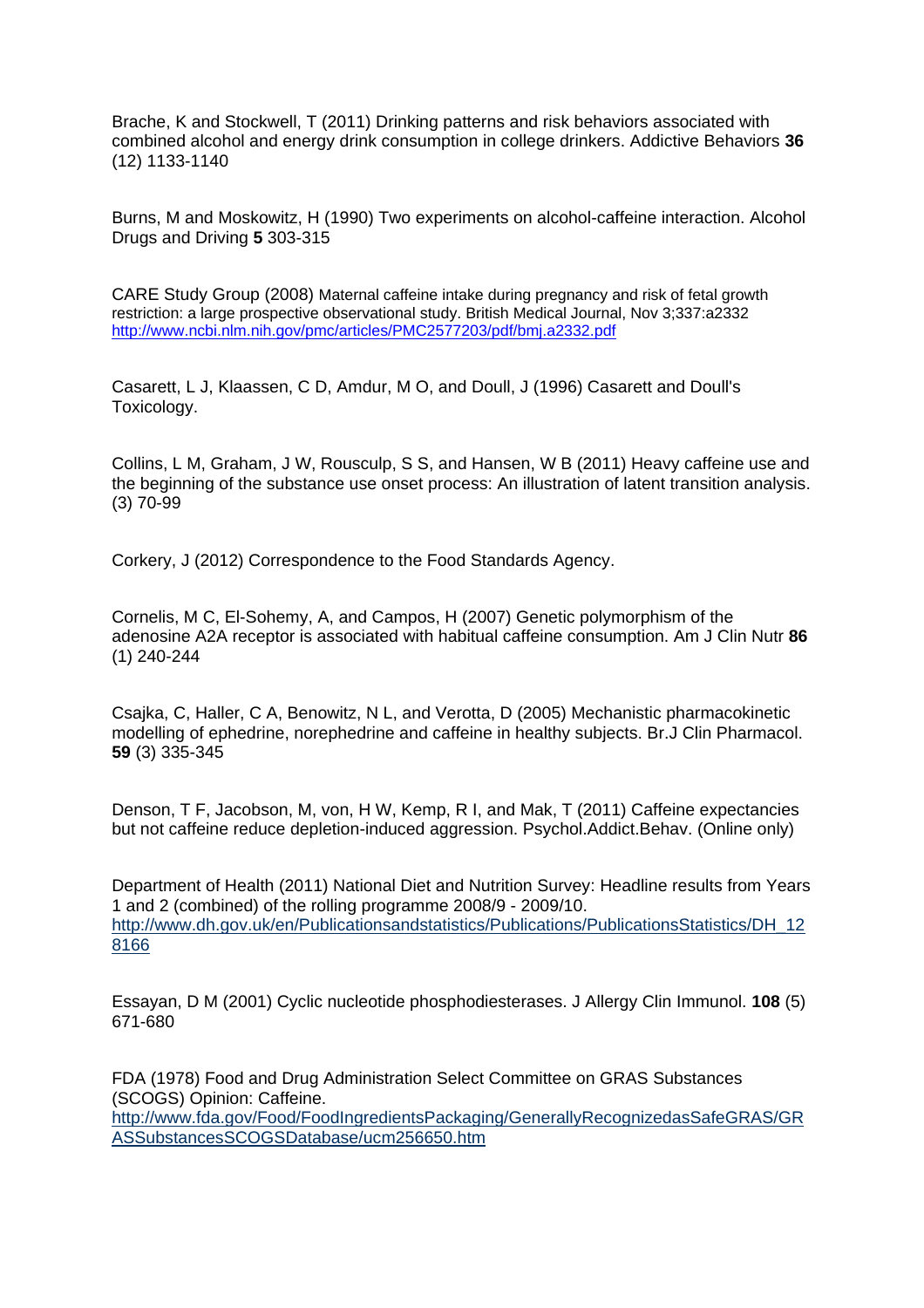Ferreira, S E, de Mello, M T, Pompeia, S, and de Souza-Formigoni, M L (2006) Effects of energy drink ingestion on alcohol intoxication. Alcohol Clin Exp.Res **30** (4) 598-605

Ferreira, S E, de Mello, M T, Rossi, M V, and Souza-Formigoni, M L (2004) Does an energy drink modify the effects of alcohol in a maximal effort test? Alcohol Clin Exp.Res **28** (9) 1408-1412

Fillmore, M T, Roach, E L, and Rice, J T (2002) Does caffeine counteract alcohol-induced impairment? The ironic effects of expectancy. J Stud.Alcohol **63** (6) 745-754

Fillmore, M T and Vogel-Sprott, M (1995) Behavioral effects of combining alcohol and caffeine: Contribution of drug-related expectancies. Exp.Clin Psychopharmacol. **3** 33-38

Fillmore, M T and Vogel-Sprott, M (1999) An alcohol model of impaired inhibitory control and its treatment in humans. Exp.Clin Psychopharmacol. **7** (1) 49-55

Fitt, E, Pell, D, and Cole, D (2012) Assessing Caffeine intake in the United Kingdom diet. Food Chemistry Article in Press- http://dx.doi.org/10.1016/j.foodchem.2012.07.092

Fudin, R and Nicastro, R (1988) Can caffeine antagonize alcohol-induced performance decrements in humans? Percept.Mot.Skills **67** (2) 375-391

Gunja, N and Brown, J (2012) Energy drinks: health risks and toxicity. Med J Aust. **196** (1) 46-49

Harrell, P T and Juliano, L M (2009) Caffeine expectancies influence the subjective and behavioral effects of caffeine. Psychopharmacology (Berl) **207** (2) 335-342

Hasenfratz, M, Bunge, A, Dal, P G, and Battig, K (1993) Antagonistic effects of caffeine and alcohol on mental performance parameters. Pharmacol.Biochem Behav. **46** (2) 463-465

Heatherley, S V, Mullings, E L, Tidbury, M A, and Rogers, P J (2006a) The dietary caffeine and health study: Administration of a large postal survey in Bristol. Appetite (47) 266-

Heatherley, S V, Mullings, E L, Tidbury, M A, and Rogers, P J (2006b) Caffeine consumption among a sample of UK adults. Appetite (47) 266-

Hettema, J M, Corey, L A, and Kendler, K S (1999) A multivariate genetic analysis of the use of tobacco, alcohol, and caffeine in a population based sample of male and female twins. Drug Alcohol Depend. **57** (1) 69-78

Howard, M A and Marczinski, C A (2010) Acute effects of a glucose energy drink on behavioral control. Exp.Clin Psychopharmacol. **18** (6) 553-561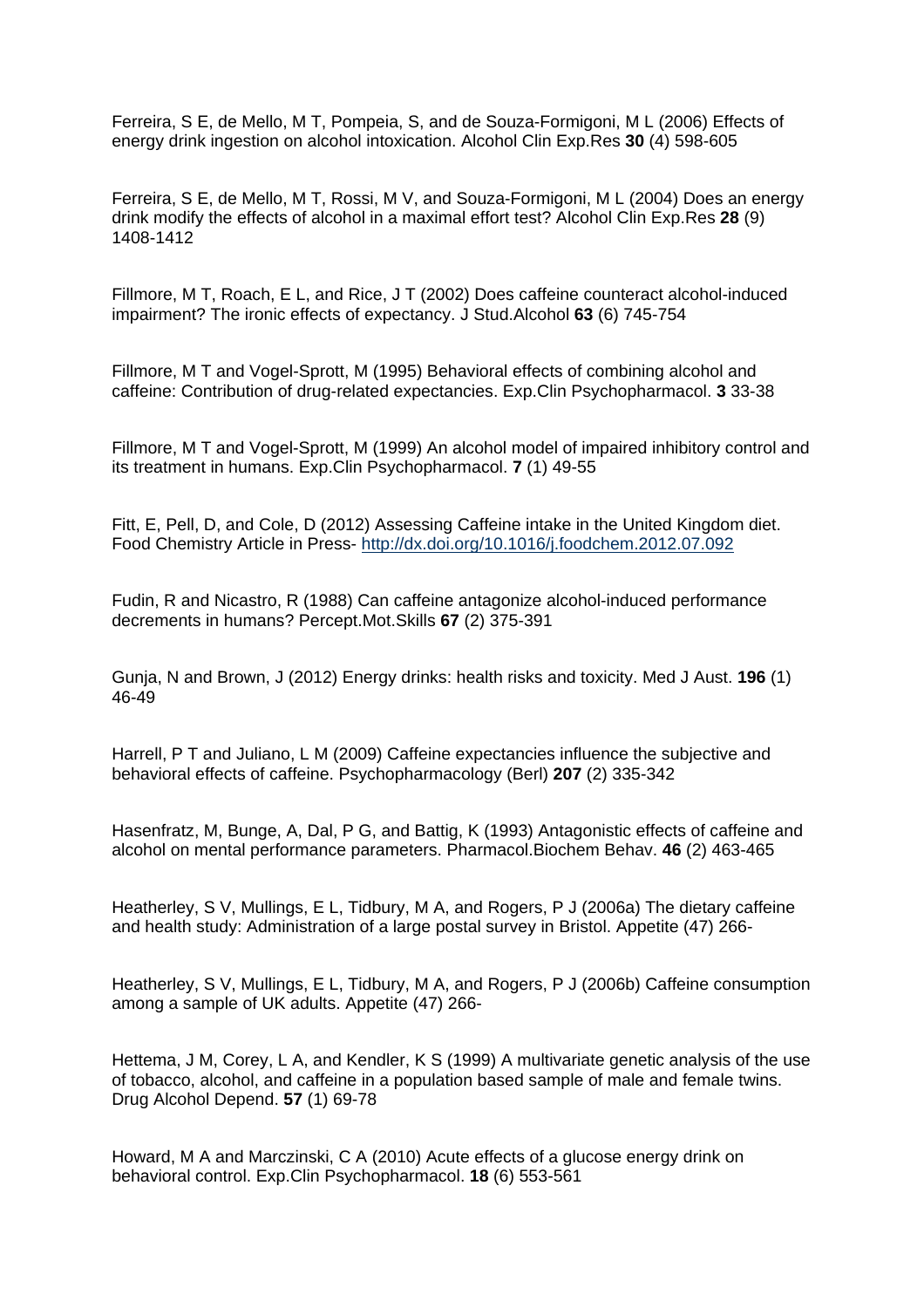Howland, J, Rohsenow, D J, Arnedt, J T, Bliss, C A, Hunt, S K, Calise, T V, Heeren, T, Winter, M, Littlefield, C, and Gottlieb, D J (2011) The acute effects of caffeinated versus noncaffeinated alcoholic beverage on driving performance and attention/reaction time. Addiction **106** (2) 335-341

Istvan, J and Matarazzo, J D (1984) Tobacco, alcohol, and caffeine use: a review of their interrelationships. Psychol.Bull. **95** (2) 301-326

Kaminer, Y (2010) Problematic use of energy drinks by adolescents. Child Adolesc.Psychiatr.Clin N.Am **19** (3) 643-650

Kendler, K S, Myers, J, and Gardner, O (2006) Caffeine intake, toxicity and dependence and lifetime risk for psychiatric and substance use disorders: an epidemiologic and co-twin control analysis. Psychol.Med **36** (12) 1717-1725

Kendler, K S, Myers, J, and Prescott, C A (2007) Specificity of genetic and environmental risk factors for symptoms of cannabis, cocaine, alcohol, caffeine, and nicotine dependence. Arch Gen.Psychiatry **64** (11) 1313-1320

Kendler, K S, Schmitt, E, Aggen, S H, and Prescott, C A (2008) Genetic and environmental influences on alcohol, caffeine, cannabis, and nicotine use from early adolescence to middle adulthood. Arch Gen.Psychiatry **65** (6) 674-682

Kerr, J S, Sherwood, N, and Hindmarch, I (1991) Separate and combined effects of the social drugs on psychomotor performance. Psychopharmacology (Berl) **104** (1) 113-119

Kumar, S, Porcu, P, Werner, D F, Matthews, D B, az-Granados, J L, Helfand, R S, and Morrow, A L (2009) The role of GABA(A) receptors in the acute and chronic effects of ethanol: a decade of progress. Psychopharmacology (Berl) **205** (4) 529-564

Latini, S and Pedata, F (2001) Adenosine in the central nervous system: release mechanisms and extracellular concentrations. J Neurochem. **79** (3) 463-484

MAFF (1998) Ministry of Agriculture Fisheries and Food Survey of caffeine and other methylxanthines in energy drinks and other caffeine-containing products (updated).

Marczinski, C A and Fillmore, M T (2003) Dissociative antagonistic effects of caffeine on alcohol-induced impairment of behavioral control. Exp.Clin Psychopharmacol. **11** (3) 228- 236

Marczinski, C A and Fillmore, M T (2006) Clubgoers and their trendy cocktails: implications of mixing caffeine into alcohol on information processing and subjective reports of intoxication. Exp.Clin Psychopharmacol. **14** (4) 450-458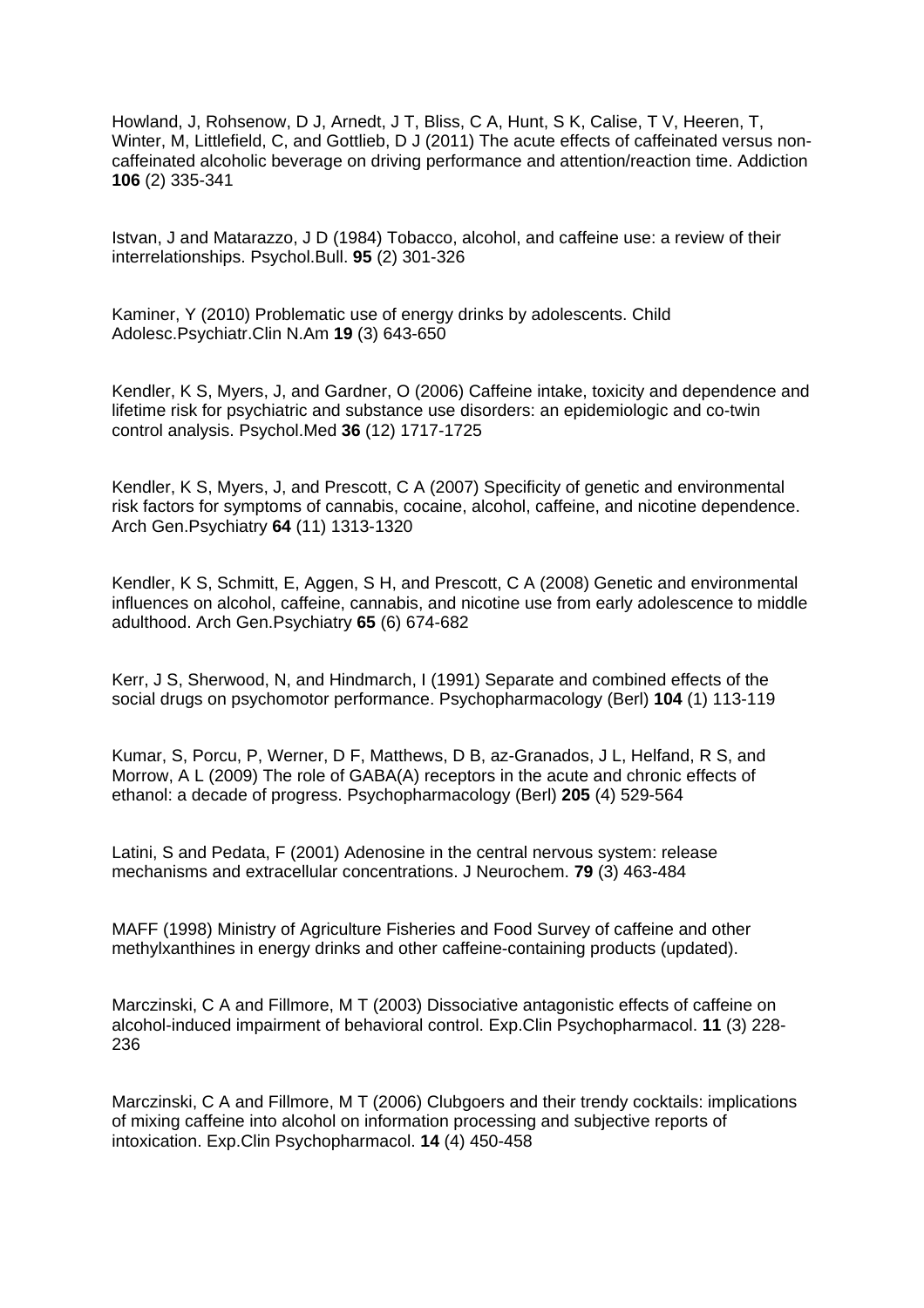Marczinski, C A, Fillmore, M T, Bardgett, M E, and Howard, M A (2011) Effects of energy drinks mixed with alcohol on behavioral control: risks for college students consuming trendy cocktails. Alcohol Clin Exp.Res **35** (7) 1282-1292

Marczinski, C A, Fillmore, M T, Henges, A L, Ramsey, M A, and Young, C R (2012a) Effects of energy drinks mixed with alcohol on information processing, motor coordination and subjective reports of intoxication. Exp.Clin Psychopharmacol. **20** (2) 129-138

Marczinski, C A, Fillmore, M T, Henges, A L, Ramsey, M A, and Young, C R (2012b) Mixing an Energy Drink with an Alcoholic Beverage Increases Motivation for More Alcohol in College Students. Alcohol Clin Exp.Res

Moskowitz, H and Burns, M (1971) Effect of alcohol on the psychological refractory period. Q.J Stud.Alcohol **32** (3) 782-790

O'Brien, M C, McCoy, T P, Rhodes, S D, Wagoner, A, and Wolfson, M (2008) Caffeinated cocktails: energy drink consumption, high-risk drinking, and alcohol-related consequences among college students. Acad.Emerg.Med **15** (5) 453-460

Office for National Statistics (2009) General Lifestyle Survey 2009. http://www.ons.gov.uk/ons/rel/ghs/general-lifestyle-survey/2009-report/smoking-anddrinking-among-adults--2009.pdf

Pallanti, S, Bernardi, S, and Quercioli, L (2006) The Shorter PROMIS Questionnaire and the Internet Addiction Scale in the assessment of multiple addictions in a high-school population: prevalence and related disability. CNS Spectr. **11** (12) 966-974

Penning, R, de Haan, L, and Verster,J.C. (2011) Caffeinated drinks, alcohol consumption and hangover severity. The Open Neuropsychopharmacological Journal **4** 36-39

Price, S R, Hilchey, C A, Darredeau, C, Fulton, H G, and Barrett, S P (2010) Energy drink co-administration is associated with increased reported alcohol ingestion. Drug Alcohol Rev. **29** (3) 331-333

Reissig, C J, Strain, E C, and Griffiths, R R (2009) Caffeinated energy drinks--a growing problem. Drug Alcohol Depend. **99** (1-3) 1-10

SCF (1999) Opinion on Caffeine, Taurine and D-Glucurono **-** γ -Lactone as constituents of so-called "energy" drinks. http://ec.europa.eu/food/fs/sc/scf/out22\_en.html

SCF (2003) Opinion of the Scientific Committee on Food on Additional information on "energy" drinks. http://ec.europa.eu/food/fs/sc/scf/out169\_en.pdf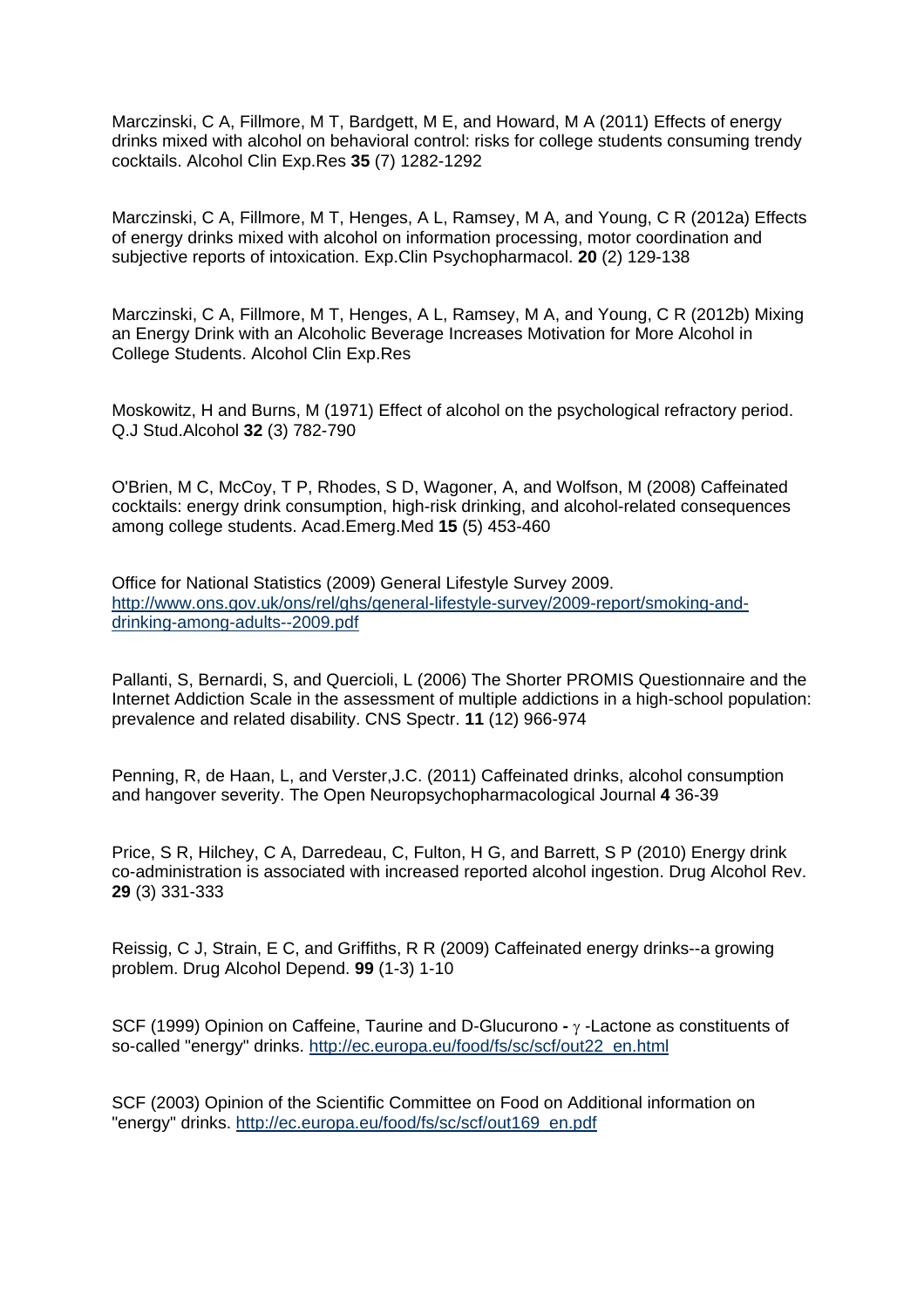Schoffl, I, Kothmann, J F, Schoffl, V, Rupprecht, H D, and Rupprecht, T (2011) "Vodka energy": too much for the adolescent nephron? Pediatrics **128** (1) e227-e231

Scottish Prisons Service (2009) The McKinlay Report: Alcohol & Violence among Young Male Offenders (1979-2009). http://www.sps.gov.uk/Publications/Publication84.aspx

Seng, K Y, Fun, C Y, Law, Y L, Lim, W M, Fan, W, and Lim, C L. (2009) Population pharmacokinetics of caffeine in healthy male adults using mixed-effects models J Clin Pharm Ther **34** (1) 103-114

Swan, G E, Carmelli, D, and Cardon, L R (1996) The consumption of tobacco, alcohol, and coffee in Caucasian male twins: a multivariate genetic analysis. J Subst.Abuse **8** (1) 19-31

Swan, G E, Carmelli, D, and Cardon, L R (1997) Heavy consumption of cigarettes, alcohol and coffee in male twins. J Stud.Alcohol **58** (2) 182-190

Thombs, D L, O'Mara, R J, Tsukamoto, M, Rossheim, M E, Weiler, R M, Merves, M L, and Goldberger, B A (2010) Event-level analyses of energy drink consumption and alcohol intoxication in bar patrons. Addict.Behav. **35** (4) 325-330

Velazquez, C E, Poulos, N S, Latimer, L A, and Pasch, K E (2011) Associations between energy drink consumption and alcohol use behaviors among college students. Drug Alcohol Depend. (Online only)

Verster, J C, Aufricht, C, and Alford, C (2012) Energy drinks mixed with alcohol: misconceptions, myths, and facts. Int.J Gen.Med **5** 187-198

Weldy, D L (2010) Risks of alcoholic energy drinks for youth. J Am Board Fam.Med **23** (4) 555-558

Wiklund, U, Karlsson, M, Ostrom, M, and Messner, T (2009) Influence of energy drinks and alcohol on post-exercise heart rate recovery and heart rate variability. Clin Physiol Funct.Imaging **29** (1) 74-80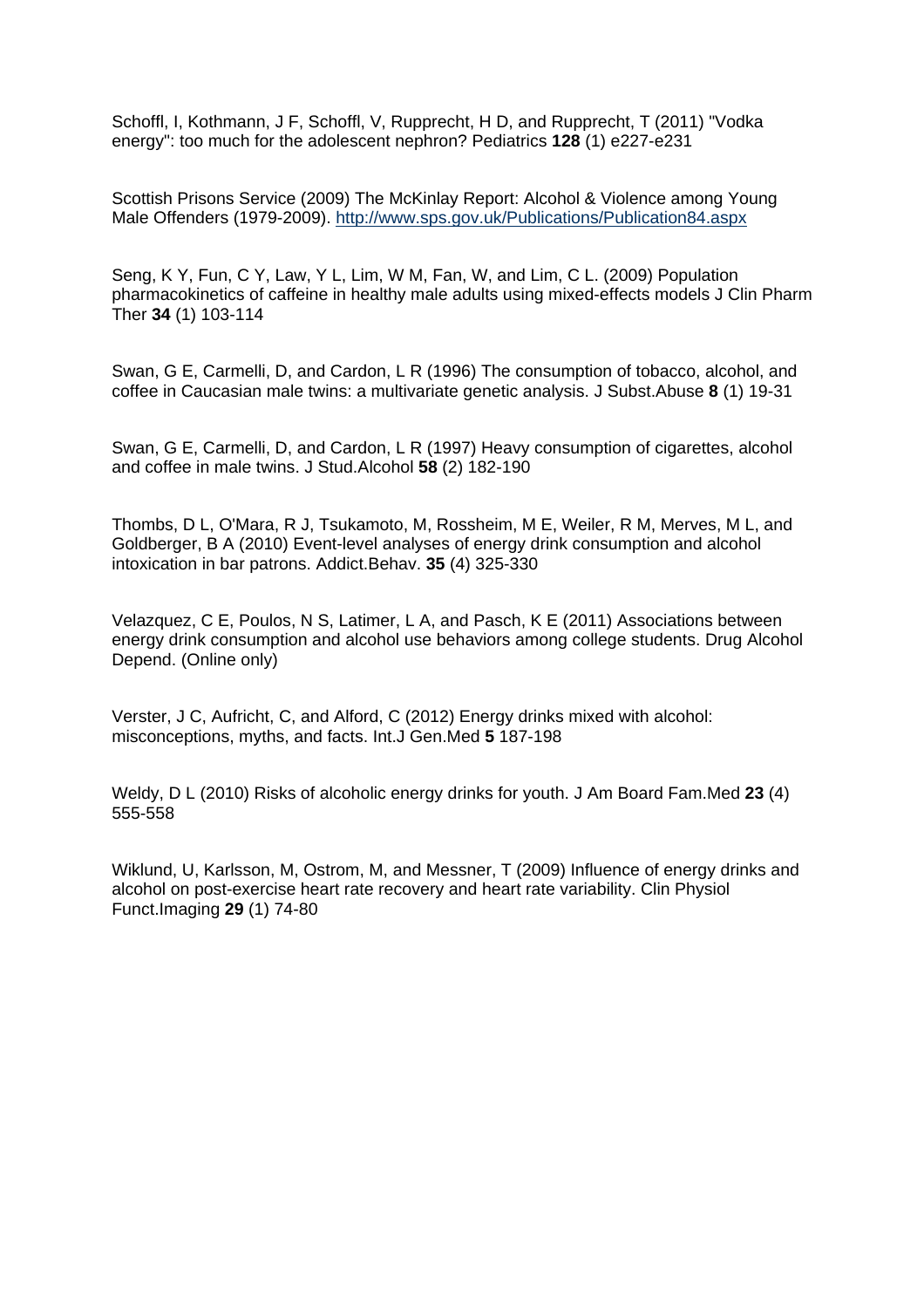| Reference                  | Caffeine dose                                                     | Alcohol dose            | Observed effects                                                                                                                                                                                                                                                                                                                                                                                                                                                                                                                               |
|----------------------------|-------------------------------------------------------------------|-------------------------|------------------------------------------------------------------------------------------------------------------------------------------------------------------------------------------------------------------------------------------------------------------------------------------------------------------------------------------------------------------------------------------------------------------------------------------------------------------------------------------------------------------------------------------------|
| Alford et al, 2012         | 0, 2.2 mg/kg<br>bw (energy<br>drink)                              | 0, 0.79 g/kg<br>bw      | Recognition reaction time slowed by alcohol alone $(p=0.02)$ but<br>similar to baseline following alcohol and caffeine consumption. Word<br>memory was impaired by alcohol regardless of whether or not<br>caffeine was co-consumed (p=0.001). Stroop test error rate was not<br>increased by alcohol alone and was actually improved in the alcohol<br>and energy drink group (p=0.028). Stroop completion times were<br>decreased by energy drink (p=0.004) and were decreased further still<br>by alcohol mixed with energy drink (p=0.024) |
| Attwood et al, 2012        | $0,2$ mg/kg bw<br>(dissolved<br>caffeine<br>powder                | $0, 0.6$ g/kg bw        | Subjective measures of intoxication did not differ between test and<br>control groups. Caffeine appeared to antagonise the effects of alcohol<br>on omission errors in the stop-signal task (p=0.016) but had no effect<br>on simple reaction time ( $p=0.34$ ) or performance of $go$ – no-go tasks<br>$(P=0.95)$ and worsened the accuracy on the Stroop test (p=0.019).                                                                                                                                                                     |
| Azcona et al, 1995         | $0, 5.6$ mg/kg<br>bw<br>(encapsulated<br>caffeine<br>powder)      | $0, 0.8$ g/kg bw        | Simple Reaction Time increased by alcohol and ameliorated by<br>caffeine ( $p < 0.05$ ).                                                                                                                                                                                                                                                                                                                                                                                                                                                       |
| Burns &<br>Moscowitz, 1990 | 0, 2.93, 5.87<br>mg/kg bw<br>(encapsulated<br>caffeine<br>powder) | 0, 0.5, 0.99<br>g/kg bw | Alcohol had effects on alertness, tracking, visual search, reaction time<br>and information processing. Caffeine ameliorated all but information<br>processing (none of the results were statistically significant).                                                                                                                                                                                                                                                                                                                           |
| Ferreira et al, 2004       | $1.14$ mg/kg<br>bw (energy<br>drink)                              | $0.3$ g/kg bw           | Following a physical test on a cycle ergometer, no differences were<br>observed in physical parameters between the alcohol group and the<br>alcohol and energy drink group.                                                                                                                                                                                                                                                                                                                                                                    |
| Ferreira et al, 2006       | 1.14 mg/kg<br>bw (energy<br>drink)                                | 0, 0.18, 0.3<br>g/kg bw | Alcohol and energy drink consumed together did not reduce deficits in<br>objective motor co-ordination ( $p=0.11$ ) and visual reaction time<br>(p=0.12) caused by alcohol alone.                                                                                                                                                                                                                                                                                                                                                              |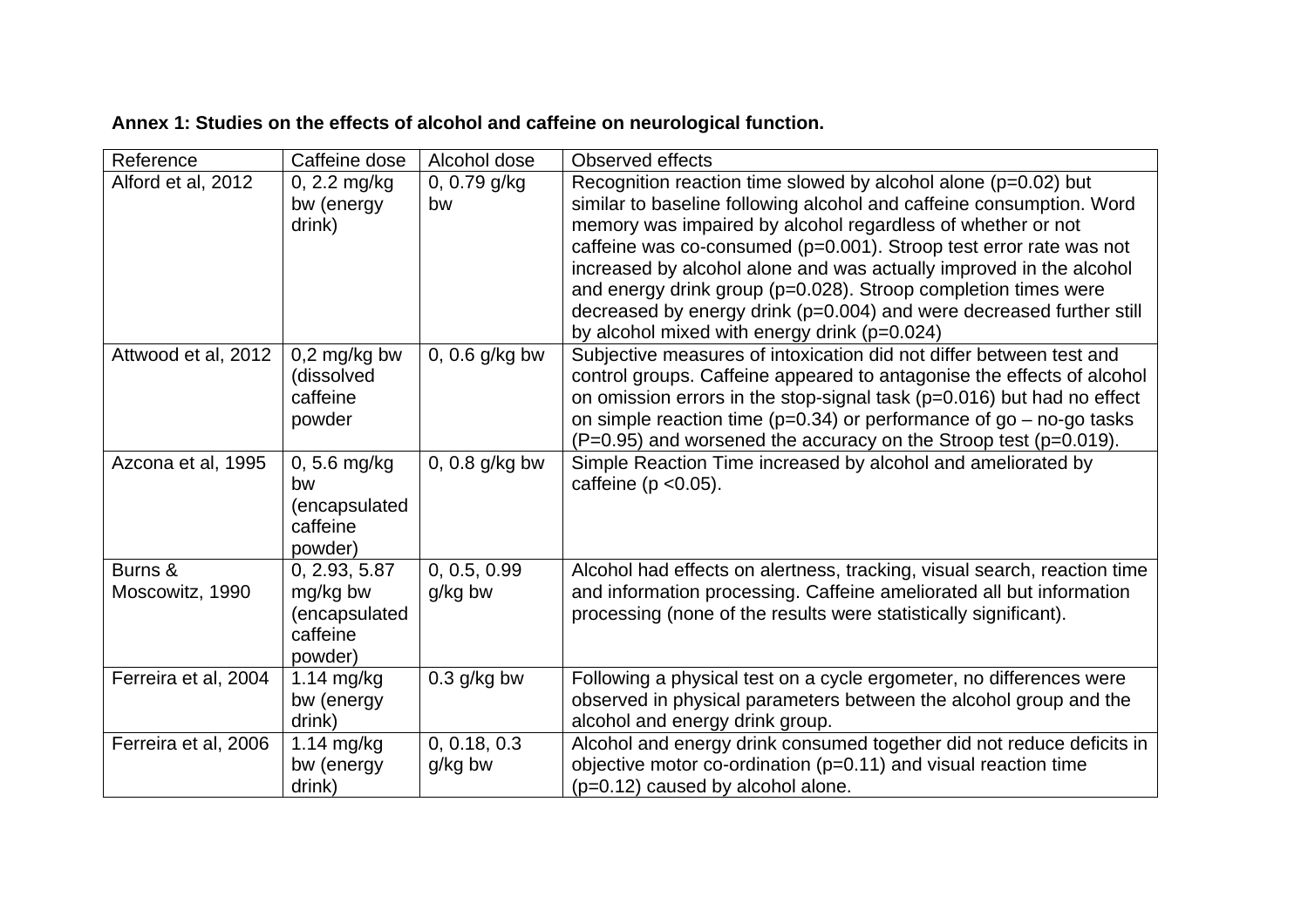| Fillmore, Roach   | $0, 4$ mg/kg bw  | $0.65$ g/kg bw | Groups led to expect that caffeine would counteract the effects of      |
|-------------------|------------------|----------------|-------------------------------------------------------------------------|
| and Rice, 2002    | (dissolved       |                | alcohol showed greater impairment of performance in a pursuit rotor     |
|                   | caffeine         |                | task than groups led to expect no such counteracting effect (p=0.037).  |
|                   | powder)          |                | No significant differences were found in subjective measures of         |
|                   |                  |                | intoxication between the groups consuming caffeinated and non-          |
|                   |                  |                | caffeinated drinks.                                                     |
| Fillmore & Vogel- | 0, 4.4 mg/kg     | 0, 0.62 g/kg   | No effects observed on reaction time. Mean number of inhibitions was    |
| Sprott, 1999      | bw (dissolved    | bw             | significantly reduced following alcohol consumption compared to         |
|                   | caffeine         |                | baseline whereas following alcohol and caffeine consumption number      |
|                   | powder)          |                | of inhibitions was higher than baseline (p<0.002).                      |
| Hasenfratz et al, | 0, 3.3 mg/kg     | 0, 0.7 g/kg bw | In a rapid information processing (RIP) task, mean reaction time and    |
| 1993              | bw (dissolved    |                | processing rate were improved by caffeine (p<0.01; p<0.05); the         |
|                   | caffeine         |                | reaction time was increased by alcohol (p<0.05); the combination of     |
|                   | powder)          |                | alcohol and caffeine did not differ from baseline suggesting that       |
|                   |                  |                | caffeine was able to offset the alcohol induced performance             |
|                   |                  |                | decrements.                                                             |
| Howland et al,    | $0, 5.47$ (men), | 0, 1.07 (men), | Alcohol significantly impaired driving and sustained attention/reaction |
| 2011              | 5.63 (women)     | 0.92 (women)   | time. Caffeine did not appear to antagonise the effects of alcohol. No  |
|                   | mg/kg bw         | g/kg bw        | significant differences were found in subjective measures of            |
|                   | (Dissolved       |                | intoxication between the groups consuming caffeinated and non-          |
|                   | caffeine         |                | caffeinated drinks.                                                     |
|                   | powder)          |                |                                                                         |
| Kerr, 1991        | $0, 5$ mg/kg bw  | 0, 0.18 g/kg   | Caffeine appeared to antagonise the effect of alcohol on short term     |
|                   | (encapsulated    | bw             | memory and choice reaction time (not statistically significant) and     |
|                   | caffeine         |                | mean tracking performance (p<0.05). No effects were observed on         |
|                   | powder)          |                | critical flicker fusion (measures arousal).                             |
| Marczinski and    | 0, 2, 4 mg/kg    | 0, 0.65 g/kg   | Alcohol impaired inhibitory and activational aspects of behavioural     |
| Filmore, 2003     | bw (dissolved    | bw             | control. Caffeine antagonised response activation (p=0.03) but not      |
|                   | caffeine         |                | inhibition $(p>0.81)$ .                                                 |
|                   | powder)          |                |                                                                         |
| Marczinski and    | $0, 2, 4$ mg/kg  | $0, 0.65$ g/kg | Alcohol impaired the speed of reaction time and accuracy of response    |
| Filmore, 2006     | bw (dissolved    | bw             | in go/no-go and auditory discrimination tasks. Caffeine antagonised     |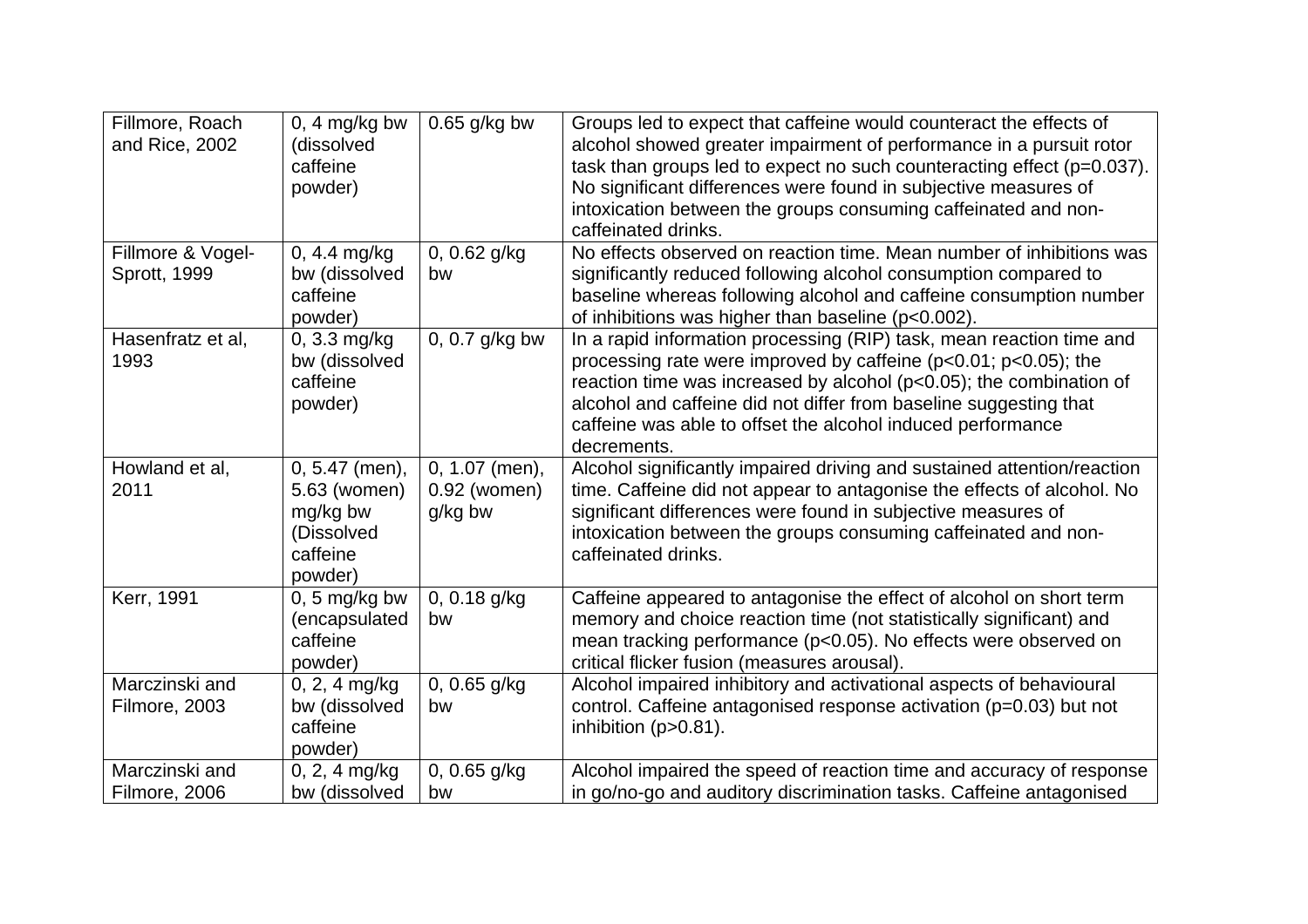|                            | caffeine<br>powder)                    |                                               | the effects of alcohol on speed of reaction time $(p<0.02)$ , but not<br>$accuracy (p > 0.15)$ .                                                                                                                                                                                                                                                                                                                                                                                              |
|----------------------------|----------------------------------------|-----------------------------------------------|-----------------------------------------------------------------------------------------------------------------------------------------------------------------------------------------------------------------------------------------------------------------------------------------------------------------------------------------------------------------------------------------------------------------------------------------------------------------------------------------------|
| Marczinski et al,<br>2011. | $0, 1.2$ mg/kg<br>bw (energy<br>drink) | 0, $0.65$ g/kg<br>bw                          | Alcohol impaired the inhibitory failures and response times compared<br>to placebo in a cued go/no-go task. Caffeine ameliorated some<br>impairment of response times ( $p<0.05$ ) but not inhibition ( $p>0.27$ ).                                                                                                                                                                                                                                                                           |
| Marczinski et al,<br>2012a | 0, 0.6 $mg/kg$<br>bw (energy<br>drink) | 0, 0.36 $q/kg$<br>bw                          | Subjective measurements of intoxication were not significantly<br>different between those consuming alcohol alone and in combination<br>with caffeine. Subjects consuming energy drink and alcohol were<br>more likely to feel motivation to consume more alcohol at 10, 20, 40<br>and 60 mins after dosing (p<0.01) compared to baseline, whereas the<br>alcohol alone group felt motivation only 10 and 20 minutes after<br>dosing $(p=0.01)$ .                                             |
| Marczinski et al,<br>2012b | 0, 1.2 $mg/kg$<br>bw (energy<br>drink) | $0, 0.65$ (men),<br>$0.57$ (women)<br>g/kg bw | Subjective measurements of intoxication were not significantly<br>different between those consuming alcohol alone and in combination<br>with caffeine, but there were non-significantly reduced perceptions of<br>mental fatigue and stimulation in the caffeine and alcohol group<br>compared with the alcohol alone group. Alcohol slowed dual task<br>information processing and impaired simple and complex motor co-<br>ordination. No antagonistic effects were observed from caffeine. |